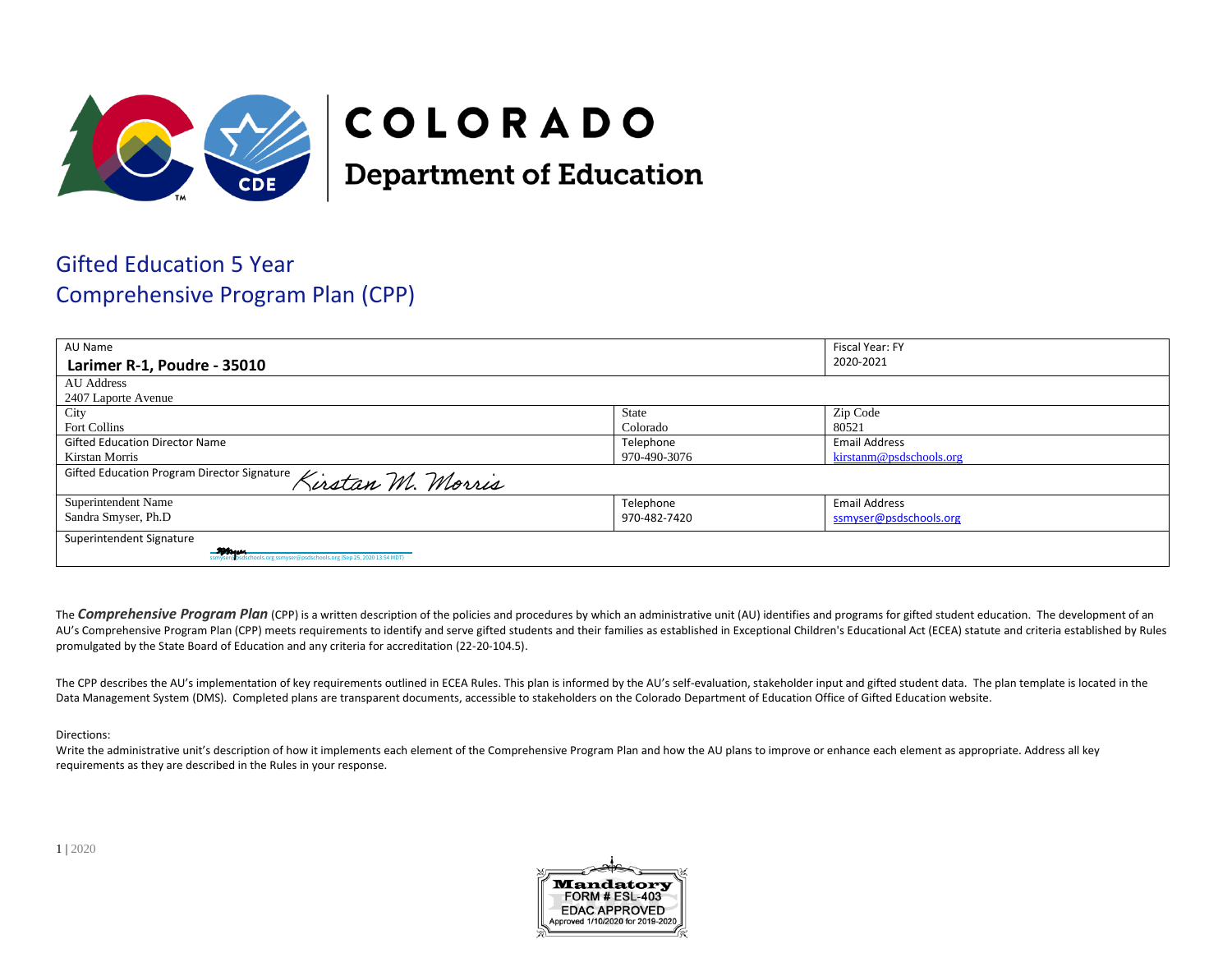| <b>Exceptional Children's Education Act</b><br><b>Program Element</b>                                                                                                                                                                                                                                                                                                                                                                                                                                                                                                                                                                                                                                                                                                                                                                                                                                                                                                                                                                                                                               | Please describe how the element is currently implemented in the AU. Address<br>every article of law in each element.                                                                                                                                                                                                                                                                                                                                                                                                                                                                                                                                                                                                                                                                                                                                                                                                                                                                                                                                                                                                                                                                                                                                                                                                                                                                                                                                                                                                                                                                                                                                                                                                                                                                                                                                                                                                                                                                                                                                                                                                                                                                                                                                                                                                                                                                                                                                                                                                                                                                                                                                                                                                                                                                                                                                                                                                                                                                                                                                                                                                                                                                                                                                                                                                                                                                                                                                                                                                                                                                                                                                                                                                                                                                                                                                                                                                                                                                                  | If the AU plans to shift practices over the next five years,<br>use the following to explain:<br>Describe the specific action steps (activities,<br>strategies) the AU will take<br>Identify the data, policies and procedures, and/or<br>research that supports the specific steps that were<br>selected<br>Identify who is responsible for implementing these<br>$\bullet$<br>actions steps<br>Provide a timeline for implementation with specific<br>benchmarks and dates<br>Identify the measures used to assess the success of<br>the proposed action |
|-----------------------------------------------------------------------------------------------------------------------------------------------------------------------------------------------------------------------------------------------------------------------------------------------------------------------------------------------------------------------------------------------------------------------------------------------------------------------------------------------------------------------------------------------------------------------------------------------------------------------------------------------------------------------------------------------------------------------------------------------------------------------------------------------------------------------------------------------------------------------------------------------------------------------------------------------------------------------------------------------------------------------------------------------------------------------------------------------------|-------------------------------------------------------------------------------------------------------------------------------------------------------------------------------------------------------------------------------------------------------------------------------------------------------------------------------------------------------------------------------------------------------------------------------------------------------------------------------------------------------------------------------------------------------------------------------------------------------------------------------------------------------------------------------------------------------------------------------------------------------------------------------------------------------------------------------------------------------------------------------------------------------------------------------------------------------------------------------------------------------------------------------------------------------------------------------------------------------------------------------------------------------------------------------------------------------------------------------------------------------------------------------------------------------------------------------------------------------------------------------------------------------------------------------------------------------------------------------------------------------------------------------------------------------------------------------------------------------------------------------------------------------------------------------------------------------------------------------------------------------------------------------------------------------------------------------------------------------------------------------------------------------------------------------------------------------------------------------------------------------------------------------------------------------------------------------------------------------------------------------------------------------------------------------------------------------------------------------------------------------------------------------------------------------------------------------------------------------------------------------------------------------------------------------------------------------------------------------------------------------------------------------------------------------------------------------------------------------------------------------------------------------------------------------------------------------------------------------------------------------------------------------------------------------------------------------------------------------------------------------------------------------------------------------------------------------------------------------------------------------------------------------------------------------------------------------------------------------------------------------------------------------------------------------------------------------------------------------------------------------------------------------------------------------------------------------------------------------------------------------------------------------------------------------------------------------------------------------------------------------------------------------------------------------------------------------------------------------------------------------------------------------------------------------------------------------------------------------------------------------------------------------------------------------------------------------------------------------------------------------------------------------------------------------------------------------------------------------------------------------|------------------------------------------------------------------------------------------------------------------------------------------------------------------------------------------------------------------------------------------------------------------------------------------------------------------------------------------------------------------------------------------------------------------------------------------------------------------------------------------------------------------------------------------------------------|
| <b>Procedures for Parent, Family, and Student</b><br>Engagement $12.02(2)(a)$<br>$12.02(2)(a)(i)$ The program plan shall describe how the<br>AU implements parent, family, and student<br>engagement and communication with regard to gifted<br>education programs that include, but are not limited<br>to: how parents are informed about access to<br>identification procedures; ways to educate parents<br>and families about giftedness or parenting gifted<br>students; information about involvement and<br>progress reporting; what programming options are<br>available to match student strengths and challenges;<br>information about concurrent enrollment; how to be<br>involved in college and career planning; primary<br>languages in the AU, and ways parents and families<br>may participate in the school community.<br>12.02(2)(a)(ii) In multi-district AUs and BOCES,<br>methods of engagement and communication may vary<br>based upon individual district procedures, but each<br>district must have a plan for parent, family, and<br>student communication and engagement. | Poudre School District uses a variety of methods for communication about gifted program<br>information. Websites, print materials, email, letters, and information nights are some methods by<br>which the community has access to information.<br>The PSD website for Gifted Education is managed by the district K-12 Gifted Program Coordinator and<br>is updated regularly. Parents, teachers, and any other stakeholders are encouraged to look to the<br>website for important and up-to-date information specific to GT identification, Advanced Learning<br>Plans, the GT Advisory Board, school gifted programs, opportunities for parent education, and<br>opportunities for gifted learners. Each school is encouraged to have their own gifted website with site-<br>specific information as well as links to the district gifted website. NOTE: The primary languages in the<br>AU are English and Spanish, but to increase equity to information, the PSD main website and all<br>corresponding pages have a direct link that allows a parent or other stakeholder to click a button at the<br>top of the screen and have the text on that webpage automatically translated into one of 109 other<br>languages offered.<br>The GT identification portion of the district gifted website provides an overview of the identification<br>process, which describes the screening and referral process. The gifted identification criteria as well as<br>the "body of evidence" recommended by the Colorado Department of Education are also described.<br>The general screening process used for identifying students in math and reading is described, as well as<br>the referral process for all other areas of identification. For K-2 gifted identification, parents are<br>encouraged to contact the school's gifted site coordinator for more information about the referral and<br>identification process, as it is different than the process and criteria for grades 3-12. The referral form,<br>also available in Spanish, is available to anyone who might request it from the gifted site coordinator.<br>The <b>Parent portion of the district gifted website</b> has information directly related to Advanced Learning<br>Plans, Parent Opportunities, Program Options, Resources, and Frequently Asked Questions. This<br>portion of the website focuses on the information parents need to know to be active participants in the<br>gifted education program. This site has a running list of educational opportunities for parents. The list<br>includes not only present offerings but past offerings as well. This page is also useful for new gifted site<br>coordinators as it has a lot of introductory level information that is important for a new gifted site<br>coordinator to know. Some presentations that are given in the district regarding gifted education are<br>recorded and linked to this website as a future resource for parents. Other presentations are shared<br>verbally through PowerPoint and notes. In this way, even if a parent misses the actual presentation,<br>he/she/they can still have access to the important material. The Parent website also maintains current<br>information about SENG (Supporting Emotional Needs of Gifted) Parent Support Groups, which are run<br>throughout the year. These groups provide information to parents about how to support their gifted<br>learners' social and emotional needs.<br>Site-Based Gifted Program Information: Individual School GT Websites<br>In a site-based district that offers "school choice," as PSD does, it is important that the community has<br>information about different programs and curricular models at each school. Parents and teachers from<br>within and outside of PSD ask, "What does each school do for gifted?" Ideally, there should be a<br>centralized location on the website that can address this common question. On the district website is a |                                                                                                                                                                                                                                                                                                                                                                                                                                                                                                                                                            |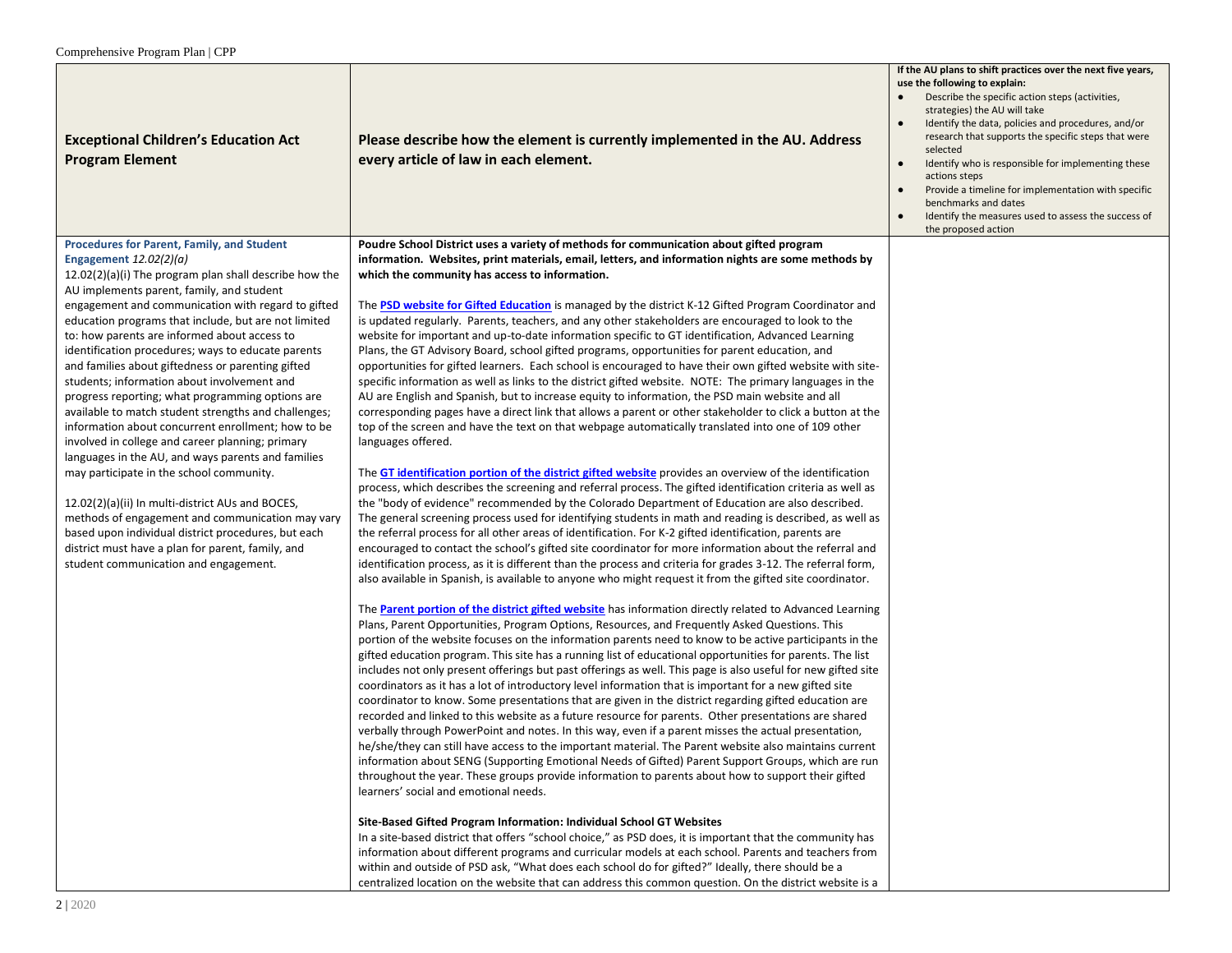| <b>Exceptional Children's Education Act</b><br><b>Program Element</b> | Please describe how the element is currently implemented in the AU. Address<br>every article of law in each element.                                                                                                                                                                                                                                                                                                                                                                                                                                                                                                                                                                                                                                                                                                                                                                                                                                                                                                                                                                                                                                                                          | If the AU plans to shift practices over the next five years,<br>use the following to explain:<br>Describe the specific action steps (activities,<br>strategies) the AU will take<br>Identify the data, policies and procedures, and/or<br>research that supports the specific steps that were<br>selected<br>Identify who is responsible for implementing these<br>actions steps<br>Provide a timeline for implementation with specific<br>benchmarks and dates<br>Identify the measures used to assess the success of<br>the proposed action |
|-----------------------------------------------------------------------|-----------------------------------------------------------------------------------------------------------------------------------------------------------------------------------------------------------------------------------------------------------------------------------------------------------------------------------------------------------------------------------------------------------------------------------------------------------------------------------------------------------------------------------------------------------------------------------------------------------------------------------------------------------------------------------------------------------------------------------------------------------------------------------------------------------------------------------------------------------------------------------------------------------------------------------------------------------------------------------------------------------------------------------------------------------------------------------------------------------------------------------------------------------------------------------------------|-----------------------------------------------------------------------------------------------------------------------------------------------------------------------------------------------------------------------------------------------------------------------------------------------------------------------------------------------------------------------------------------------------------------------------------------------------------------------------------------------------------------------------------------------|
|                                                                       | page that links to each individual school's gifted website. Some websites are much more up to date<br>than others. Some websites also offer much more information than others. When parents have access<br>to information about what a school is doing for gifted, they can make a better decision of where to<br>send their gifted child, whether it be to the neighborhood school or through the school choice process.                                                                                                                                                                                                                                                                                                                                                                                                                                                                                                                                                                                                                                                                                                                                                                     |                                                                                                                                                                                                                                                                                                                                                                                                                                                                                                                                               |
|                                                                       | <b>Gifted Services Templates</b><br>Every school has developed a list of services that they provide to their gifted learners. These templates<br>are all found on the PSD gifted website and are often provided to parents to get a brief overview of<br>programming options around the district. All schools make site-based decisions about how the needs<br>of gifted learners are met. A standardized template is used for this communication, and the template<br>gives each school the opportunity to describe acceleration, gifted classes, enrichment opportunities<br>before and after school, content extensions available for gifted learners, differentiated instruction in<br>the regular classroom, and how gifted learners are grouped for learning. These services templates will<br>be posted on the district website. Not only do they serve a need for communication to stakeholders<br>about the many different options available in our district, but they are also a form of self-evaluation for<br>schools.                                                                                                                                                            |                                                                                                                                                                                                                                                                                                                                                                                                                                                                                                                                               |
|                                                                       | <b>Parent Information Nights</b><br>Parent information nights are offered on an as-needed basis on a variety of topics, from identification<br>to Advanced Learning Plans, programming, and Early Access information.                                                                                                                                                                                                                                                                                                                                                                                                                                                                                                                                                                                                                                                                                                                                                                                                                                                                                                                                                                         |                                                                                                                                                                                                                                                                                                                                                                                                                                                                                                                                               |
|                                                                       | <b>Parent Education Opportunities</b><br>Another way the gifted program communicates with stakeholders is through parent education<br>opportunities. In the past, the North Central Region brought in Jenny Hecht to speak to parents about<br>the social and emotional needs of gifted learners. The region also brought in Jim Delisle in past years<br>and encouraged parents to attend parent night at the annual CAGT conference. NOTE: The district<br>gifted coordinator is working with the Gifted Education Regional Consultant (GERC) and the other<br>directors in the North Central Region to explore potential virtual parent education opportunities for<br>the region this school year.                                                                                                                                                                                                                                                                                                                                                                                                                                                                                        |                                                                                                                                                                                                                                                                                                                                                                                                                                                                                                                                               |
|                                                                       | ALP Collaboration with Parents and Students<br>Each school in PSD is required to approach the ALP process through collaborative efforts between<br>teachers, students, and parents. The gifted site coordinator or teacher organizes these efforts;<br>however, it is recognized that the gifted site coordinator might not know each gifted student, so<br>systems for this work are set up by site. For example, some elementary schools might write ALPs at<br>parent/teacher conferences, while others might work with students to write the ALP and then send<br>home to parents for feedback. Each school tries to include parent(s), student, and teacher in the<br>process so that each stakeholder is aware of and has an opportunity to be part of the creation or<br>evaluation of the plan. By September, communication is sent to parents regarding the schedule for<br>ALPs at their child's school (each school has a different system in place). In December, formal<br>communication about the ALP is required for each school, though many parents have been given an<br>opportunity for feedback before December. Communication to parents and student is also required at |                                                                                                                                                                                                                                                                                                                                                                                                                                                                                                                                               |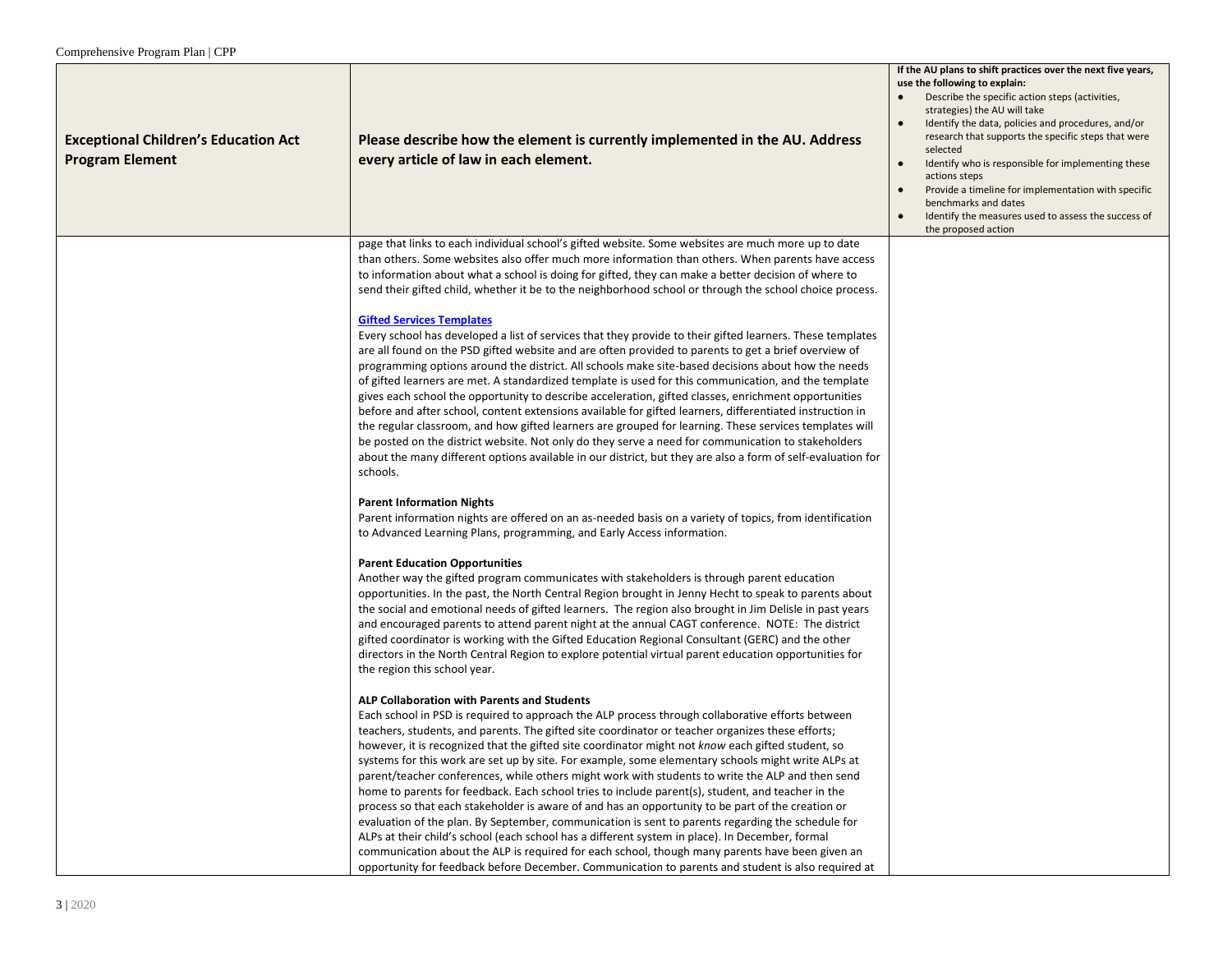| <b>Exceptional Children's Education Act</b><br><b>Program Element</b> | Please describe how the element is currently implemented in the AU. Address<br>every article of law in each element.                                                                                                                                                                                                                                                                                                                                                                                                                                                                                                                                                                                                                               | If the AU plans to shift practices over the next five years,<br>use the following to explain:<br>Describe the specific action steps (activities,<br>strategies) the AU will take<br>Identify the data, policies and procedures, and/or<br>research that supports the specific steps that were<br>selected<br>Identify who is responsible for implementing these<br>$\bullet$<br>actions steps<br>Provide a timeline for implementation with specific<br>benchmarks and dates<br>Identify the measures used to assess the success of<br>the proposed action |
|-----------------------------------------------------------------------|----------------------------------------------------------------------------------------------------------------------------------------------------------------------------------------------------------------------------------------------------------------------------------------------------------------------------------------------------------------------------------------------------------------------------------------------------------------------------------------------------------------------------------------------------------------------------------------------------------------------------------------------------------------------------------------------------------------------------------------------------|------------------------------------------------------------------------------------------------------------------------------------------------------------------------------------------------------------------------------------------------------------------------------------------------------------------------------------------------------------------------------------------------------------------------------------------------------------------------------------------------------------------------------------------------------------|
|                                                                       | the end of the school year. This final communication is focused on an evaluation of the effectiveness of<br>the ALP.                                                                                                                                                                                                                                                                                                                                                                                                                                                                                                                                                                                                                               |                                                                                                                                                                                                                                                                                                                                                                                                                                                                                                                                                            |
|                                                                       | <b>Professional Development and Staff Presentations</b><br>Educators in Poudre School District have many opportunities for professional development in the PSD<br>Gifted Program. Each fall, all gifted coordinators participate in a full day of training that includes<br>information about identification, ALPs, programming options, and the technology used for<br>identification and ALPs. New site coordinators are offered additional assistance both one-on-one and<br>in small groups, particularly at the beginning of the year.                                                                                                                                                                                                        |                                                                                                                                                                                                                                                                                                                                                                                                                                                                                                                                                            |
|                                                                       | Staff presentations can be focused on a variety of topics and are based on needs and requests by the<br>site. Also, the district gifted identification specialists work with teams and schools to make sure<br>everyone is aware of new identification procedures, as well as the referral process. Identification<br>specialists update each site every year regarding identification procedures.                                                                                                                                                                                                                                                                                                                                                 |                                                                                                                                                                                                                                                                                                                                                                                                                                                                                                                                                            |
|                                                                       | ALPs and Identification for GT Staff and Gifted Site Coordinators<br>All information for GT staff and GT site coordinators regarding ALPs and gifted identification profiles<br>can be found on a central server available to PSD staff only. Additionally, the district gifted coordinator<br>maintains a Shared Google Drive available only to the district GT identification specialists and the GT<br>site coordinators. This Shared Drive is a collaborative work platform that holds documents related to<br>all aspects of PSD GT programming and site-based work.                                                                                                                                                                          |                                                                                                                                                                                                                                                                                                                                                                                                                                                                                                                                                            |
|                                                                       | <b>Communication with Parents of PSD GT Students</b><br>The district K-12 Gifted Program Coordinator serves as the hub for direct communication with the<br>parents of gifted learners and any interested stakeholder. Information about upcoming opportunities<br>for both parents and students is compiled/created by the district K-12 gifted coordinator and then sent<br>out to all GT parents via the GT site coordinators. Of course, GT parents do have the option to opt-out<br>of GT communications at the site level if they do not want to receive emails.                                                                                                                                                                             |                                                                                                                                                                                                                                                                                                                                                                                                                                                                                                                                                            |
|                                                                       | <b>Concurrent Enrollment</b><br>Poudre School District offers many opportunities for concurrent enrollment. Students can take classes<br>at both Colorado State University, Aims Community College, Front Range Community College, and<br>through CU-Succeed. All concurrent enrollment work goes through the school counselors and the<br>Career and Technical Education (CTE) Coordinator.                                                                                                                                                                                                                                                                                                                                                       |                                                                                                                                                                                                                                                                                                                                                                                                                                                                                                                                                            |
|                                                                       | <b>College and Career Planning</b><br>In Poudre School District, students create their own individual plan to help them plan and prepare for<br>life after graduation. PSD sixth through 12th-grade students and their families explore careers,<br>academics, and postsecondary opportunities by participating in the Individual Career and Academic<br>Plan (ICAP) process. The multi-year process guides students as they develop the knowledge and skills<br>to create their own personalized student plan to be career and college ready after they graduate.<br>Students discover the pathways that fit their strengths, establish goals and a timeline to achieve<br>those goals, modifying their plan as their goals and interests change. |                                                                                                                                                                                                                                                                                                                                                                                                                                                                                                                                                            |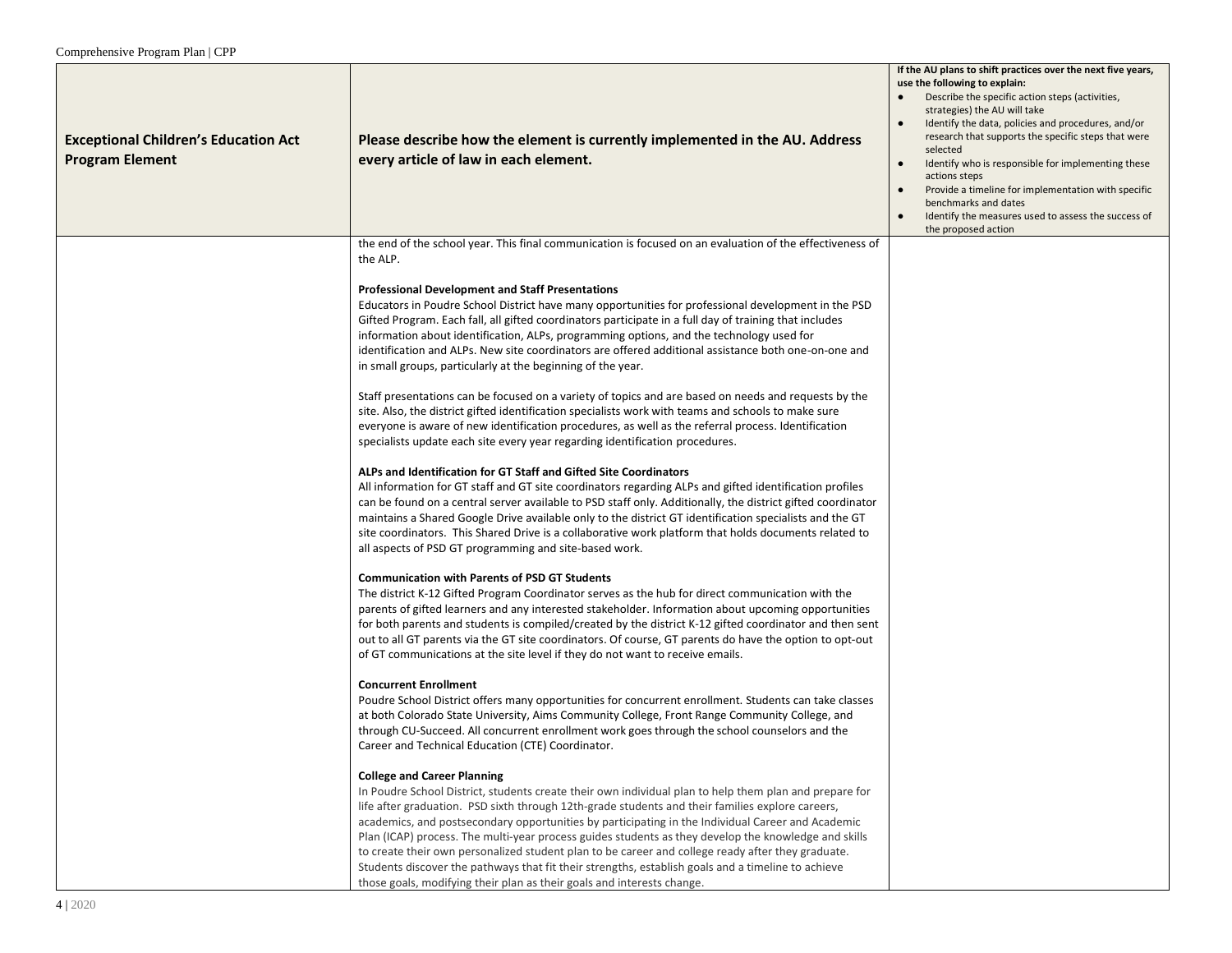| <b>Exceptional Children's Education Act</b><br><b>Program Element</b>                                                                                                                                                                                                                                                                                                                                                                                                                                                                                                                                                                                                                                            | Please describe how the element is currently implemented in the AU. Address<br>every article of law in each element.                                                                                                                                                                                                                                                                                                                                                                                                                                                                                                                                                                                                                                                                                                                                                                                                                                                                                                                                                                                                                                                                                                                                                                                                                                                                                                                                                                                                                                                                                                                                                                                                                                                                                                                           | If the AU plans to shift practices over the next five years,<br>use the following to explain:<br>Describe the specific action steps (activities,<br>strategies) the AU will take<br>Identify the data, policies and procedures, and/or<br>research that supports the specific steps that were<br>selected<br>Identify who is responsible for implementing these<br>$\bullet$<br>actions steps<br>Provide a timeline for implementation with specific<br>benchmarks and dates<br>Identify the measures used to assess the success of<br>the proposed action |
|------------------------------------------------------------------------------------------------------------------------------------------------------------------------------------------------------------------------------------------------------------------------------------------------------------------------------------------------------------------------------------------------------------------------------------------------------------------------------------------------------------------------------------------------------------------------------------------------------------------------------------------------------------------------------------------------------------------|------------------------------------------------------------------------------------------------------------------------------------------------------------------------------------------------------------------------------------------------------------------------------------------------------------------------------------------------------------------------------------------------------------------------------------------------------------------------------------------------------------------------------------------------------------------------------------------------------------------------------------------------------------------------------------------------------------------------------------------------------------------------------------------------------------------------------------------------------------------------------------------------------------------------------------------------------------------------------------------------------------------------------------------------------------------------------------------------------------------------------------------------------------------------------------------------------------------------------------------------------------------------------------------------------------------------------------------------------------------------------------------------------------------------------------------------------------------------------------------------------------------------------------------------------------------------------------------------------------------------------------------------------------------------------------------------------------------------------------------------------------------------------------------------------------------------------------------------|------------------------------------------------------------------------------------------------------------------------------------------------------------------------------------------------------------------------------------------------------------------------------------------------------------------------------------------------------------------------------------------------------------------------------------------------------------------------------------------------------------------------------------------------------------|
| Definition of "Gifted Student" 12.02(2)(b)<br>12.02(2)(b) The program plan shall include a written<br>definition that is the same as or substantially similar to<br>the definition of "gifted student" specified in section<br>12.01(16) of these Rules. This definition shall serve as<br>the basis for the implementation of all other program<br>plan elements described below.                                                                                                                                                                                                                                                                                                                               | ICAP activities include:<br>Career awareness and exploration<br>$\bullet$<br>21st century skills development and employment skills<br><b>Financial literacy</b><br>٠<br>College and academic preparedness<br>High school students in PSD who are identified gifted write a student-directed Blended ALP/ICAP using<br>the Xello online platform, where their ICAP portfolios are housed. High school GT site coordinators<br>work with their school counselors, the Career and Technical Education Coordinator, and the district<br>gifted coordinator on this creation of these blended plans.<br>Poudre School District has adopted the state definition of a gifted learner:<br>"Gifted and talented children" means those persons between the ages of five and twenty-one whose<br>abilities, talents, and potential for accomplishment are so exceptional or developmentally advanced<br>that they require special provisions to meet their educational programming needs. Children under five<br>who are gifted may also be provided with early childhood special educational services.<br>Gifted students include gifted students with disabilities (i.e. twice exceptional) and students with<br>exceptional abilities or potential from all socio-economic and ethnic, cultural populations. Gifted<br>students are capable of high performance, exceptional production, or exceptional learning behavior by<br>virtue of any or a combination of these areas of giftedness:<br>General or specific intellectual ability<br>$\bullet$<br>Specific academic aptitude<br>Creative or productive thinking<br>Leadership abilities<br>$\bullet$<br>Visual arts, performing arts, musical or psychomotor abilities<br>This definition serves as a guideline for all identification and programming decisions in Poudre School<br>District. |                                                                                                                                                                                                                                                                                                                                                                                                                                                                                                                                                            |
| Identification Procedures 12.02(2)(c)<br>The program plan shall describe the assessment<br>process used by the AU for identifying students who<br>meet the definition specified in section 12.01(16) and<br>for identifying the educational needs of gifted<br>students. The assessment process shall recognize a<br>student's exceptional abilities or potential, interests,<br>and needs in order to guide student instruction and<br>individualized planning and programming. In<br>traditionally underrepresented student groups and<br>visual/music/performing arts student groups or talent<br>pools, identification may require the collection of<br>student information over time, using additional data | <b>Body of Evidence:</b><br>Poudre School District utilizes the suggested Body of Evidence recommended by the Colorado<br>Department of Education. Below is an example of indicators used most by PSD to determine gifted<br>identification. Other measures are used in some circumstances. A certified school psychologist can also<br>perform individualized cognitive assessments in some cases. All students in grades K-2 who qualify for<br>gifted services have had an individualized cognitive assessment administered. PSD follows state<br>guidelines for identification of gifted learners in all four areas - Academic Aptitude with a Cognitive<br>Score, Academic Aptitude without a Cognitive Score, Talent Aptitude, and General Intellectual Ability.                                                                                                                                                                                                                                                                                                                                                                                                                                                                                                                                                                                                                                                                                                                                                                                                                                                                                                                                                                                                                                                                         |                                                                                                                                                                                                                                                                                                                                                                                                                                                                                                                                                            |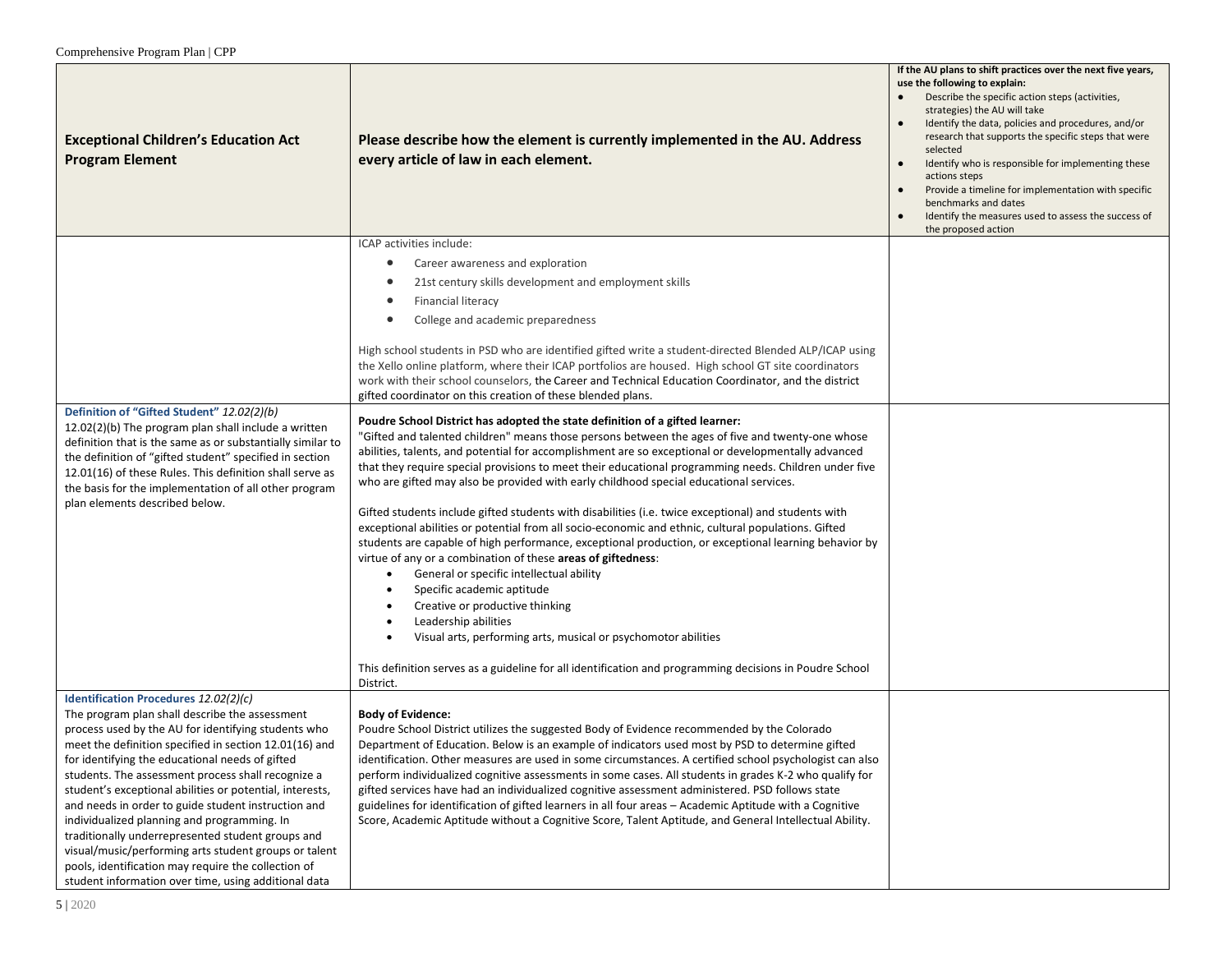| <b>Exceptional Children's Education Act</b><br><b>Program Element</b>                                      | Please describe how the element is currently implemented in the AU. Address<br>every article of law in each element.                                                                                            | If the AU plans to shift practices over the next five years,<br>use the following to explain:<br>Describe the specific action steps (activities,<br>strategies) the AU will take<br>Identify the data, policies and procedures, and/or<br>research that supports the specific steps that were<br>selected<br>Identify who is responsible for implementing these<br>actions steps<br>Provide a timeline for implementation with specific<br>benchmarks and dates<br>Identify the measures used to assess the success of<br>$\bullet$<br>the proposed action |
|------------------------------------------------------------------------------------------------------------|-----------------------------------------------------------------------------------------------------------------------------------------------------------------------------------------------------------------|------------------------------------------------------------------------------------------------------------------------------------------------------------------------------------------------------------------------------------------------------------------------------------------------------------------------------------------------------------------------------------------------------------------------------------------------------------------------------------------------------------------------------------------------------------|
| points from a response to intervention approach, or                                                        | Below is a description of the most used nationally normed standardized assessments that build a                                                                                                                 |                                                                                                                                                                                                                                                                                                                                                                                                                                                                                                                                                            |
| additional assessment. The AU identification                                                               | body of evidence in the PSD GT identification process:                                                                                                                                                          |                                                                                                                                                                                                                                                                                                                                                                                                                                                                                                                                                            |
| procedures shall include, but need not be limited to:                                                      | Achievement                                                                                                                                                                                                     |                                                                                                                                                                                                                                                                                                                                                                                                                                                                                                                                                            |
|                                                                                                            | $\checkmark$<br>CMAS - Exceeds Expectations                                                                                                                                                                     |                                                                                                                                                                                                                                                                                                                                                                                                                                                                                                                                                            |
| $12.02(2)(c)(i)$ A method(s) to ensure equal and                                                           | MAP (Measure of Academic Progress) – 95 percentile and higher<br>✓                                                                                                                                              |                                                                                                                                                                                                                                                                                                                                                                                                                                                                                                                                                            |
| equitable access for all students. The program plan                                                        | ✓<br>STAR - 95 percentile and higher                                                                                                                                                                            |                                                                                                                                                                                                                                                                                                                                                                                                                                                                                                                                                            |
| shall describe the efforts that the AU will make to                                                        | <b>Behavior Characteristics</b>                                                                                                                                                                                 |                                                                                                                                                                                                                                                                                                                                                                                                                                                                                                                                                            |
| identify gifted students from all populations, including                                                   | $\checkmark$<br>SIGS (Scales for Identifying Gifted Students) - 95 percentile and higher                                                                                                                        |                                                                                                                                                                                                                                                                                                                                                                                                                                                                                                                                                            |
| preschool (if applicable) through twelfth grade                                                            | Intellectual Ability/Aptitude                                                                                                                                                                                   |                                                                                                                                                                                                                                                                                                                                                                                                                                                                                                                                                            |
| students, minority students, economically diverse                                                          | CogAT (Cognitive Abilities Test) -95 percentile and higher<br>$\checkmark$                                                                                                                                      |                                                                                                                                                                                                                                                                                                                                                                                                                                                                                                                                                            |
| students, culturally diverse students, students with                                                       | Torrance Test of Creative Thinking - 95 percentile and higher<br>$\checkmark$                                                                                                                                   |                                                                                                                                                                                                                                                                                                                                                                                                                                                                                                                                                            |
| limited English proficiency and children with                                                              | ✓<br>TOMAGS-95 percentile and higher<br>✓                                                                                                                                                                       |                                                                                                                                                                                                                                                                                                                                                                                                                                                                                                                                                            |
| disabilities;                                                                                              | KBIT--95 percentile and higher<br><b>Demonstrated Performance</b>                                                                                                                                               |                                                                                                                                                                                                                                                                                                                                                                                                                                                                                                                                                            |
| 12.02(2)(c)(ii) Referral procedures that seek referrals                                                    | <b>Academic Portfolios</b><br>$\checkmark$                                                                                                                                                                      |                                                                                                                                                                                                                                                                                                                                                                                                                                                                                                                                                            |
| from a variety of sources, and screening procedures                                                        | ✓<br>Portfolios in Visual and Performing Arts, Music, Leadership, and Dance                                                                                                                                     |                                                                                                                                                                                                                                                                                                                                                                                                                                                                                                                                                            |
| used for conducting identification assessment. Every                                                       | ✓<br>Performance Tasks with observations                                                                                                                                                                        |                                                                                                                                                                                                                                                                                                                                                                                                                                                                                                                                                            |
| AU is strongly encouraged to include optional                                                              | ✓<br><b>Work Samples</b>                                                                                                                                                                                        |                                                                                                                                                                                                                                                                                                                                                                                                                                                                                                                                                            |
| universal screening in identification procedures.                                                          |                                                                                                                                                                                                                 |                                                                                                                                                                                                                                                                                                                                                                                                                                                                                                                                                            |
|                                                                                                            | Description of Poudre School District's Identification Process:                                                                                                                                                 |                                                                                                                                                                                                                                                                                                                                                                                                                                                                                                                                                            |
| 12.02(2)(c)(iii) A timeline of no more than 30 school                                                      | Screening:                                                                                                                                                                                                      |                                                                                                                                                                                                                                                                                                                                                                                                                                                                                                                                                            |
| days after a referral to determine whether a student                                                       | All elementary students take the CogAT during the winter/spring of their second-grade year. The                                                                                                                 |                                                                                                                                                                                                                                                                                                                                                                                                                                                                                                                                                            |
| will continue with formal identification assessment or                                                     | screening process for both math and reading begins once CogAT results are back and continues at least                                                                                                           |                                                                                                                                                                                                                                                                                                                                                                                                                                                                                                                                                            |
| will receive talent pool designation.                                                                      | twice a year through the end of fifth grade. In a collaboration with the PSD assessment coordinator<br>and the three gifted identification specialists, students are flagged on a spreadsheet that contains all |                                                                                                                                                                                                                                                                                                                                                                                                                                                                                                                                                            |
| $12.02(2)(c)(iv)$ Implementation of assessments that                                                       | test scores that they might have within a two-year time period. Scores are broken apart based on the                                                                                                            |                                                                                                                                                                                                                                                                                                                                                                                                                                                                                                                                                            |
| align with the purpose of identifying exceptionality in                                                    | area in which a student might be identified. For example, for a reading identification, a student might                                                                                                         |                                                                                                                                                                                                                                                                                                                                                                                                                                                                                                                                                            |
| the categories of giftedness, and in traditionally                                                         | have CogAT, MAP, CMAS, SIGS, and STAR scores available. Scores in the 95% or higher are highlighted                                                                                                             |                                                                                                                                                                                                                                                                                                                                                                                                                                                                                                                                                            |
| underrepresented populations. The AU may choose                                                            | so that the gifted identification specialist can work with the site coordinator to identify the student.                                                                                                        |                                                                                                                                                                                                                                                                                                                                                                                                                                                                                                                                                            |
| local assessment tools from the Department's chart of                                                      | Screening continues at the secondary level on a semi-regular basis if data suggests that a student's                                                                                                            |                                                                                                                                                                                                                                                                                                                                                                                                                                                                                                                                                            |
| common and varied assessment tools used in                                                                 | body of evidence shows potential towards a gifted identification.                                                                                                                                               |                                                                                                                                                                                                                                                                                                                                                                                                                                                                                                                                                            |
| identification.                                                                                            |                                                                                                                                                                                                                 |                                                                                                                                                                                                                                                                                                                                                                                                                                                                                                                                                            |
|                                                                                                            | Referrals: A student may be referred for consideration for any state-recognized area of gifted                                                                                                                  |                                                                                                                                                                                                                                                                                                                                                                                                                                                                                                                                                            |
| $12.02(2)(c)(v)$ Collection of data for a body of evidence                                                 | identification in grades K-12. A parent, student, or educator may refer a student for consideration for                                                                                                         |                                                                                                                                                                                                                                                                                                                                                                                                                                                                                                                                                            |
| that includes, but is not limited to: assessment results                                                   | gifted identification by requesting a referral form from the gifted site coordinator. Existing evidence is                                                                                                      |                                                                                                                                                                                                                                                                                                                                                                                                                                                                                                                                                            |
| from multiple sources and multiple types of data (i.e.                                                     | reviewed, and next steps are determined by a team of gifted identification specialists, as well as the<br>district K-12 Gifted Program Coordinator. Determinations based on a referral are made within 30 days  |                                                                                                                                                                                                                                                                                                                                                                                                                                                                                                                                                            |
| qualitative and quantitative data about achievement,<br>cognitive ability, performance, parent and teacher | of submission.                                                                                                                                                                                                  |                                                                                                                                                                                                                                                                                                                                                                                                                                                                                                                                                            |
| input, motivation and observations of gifted                                                               |                                                                                                                                                                                                                 |                                                                                                                                                                                                                                                                                                                                                                                                                                                                                                                                                            |
| characteristics/behaviors). The body of evidence                                                           | K-2 Identification: There are two stages to the gifted identification referral process for students in                                                                                                          |                                                                                                                                                                                                                                                                                                                                                                                                                                                                                                                                                            |
| contains data to identify the strength area defined in                                                     | grades K-2. First, students must pass a screening process with two out of three scores of at least 95 <sup>th</sup>                                                                                             |                                                                                                                                                                                                                                                                                                                                                                                                                                                                                                                                                            |
| the definition of gifted children and determine                                                            | percentile in achievement or behavior characteristics, or the equivalent in demonstrated performance.                                                                                                           |                                                                                                                                                                                                                                                                                                                                                                                                                                                                                                                                                            |
| appropriate programming services. These same                                                               | Students who meet these criteria proceed to intellectual ability/aptitude and must also score at least                                                                                                          |                                                                                                                                                                                                                                                                                                                                                                                                                                                                                                                                                            |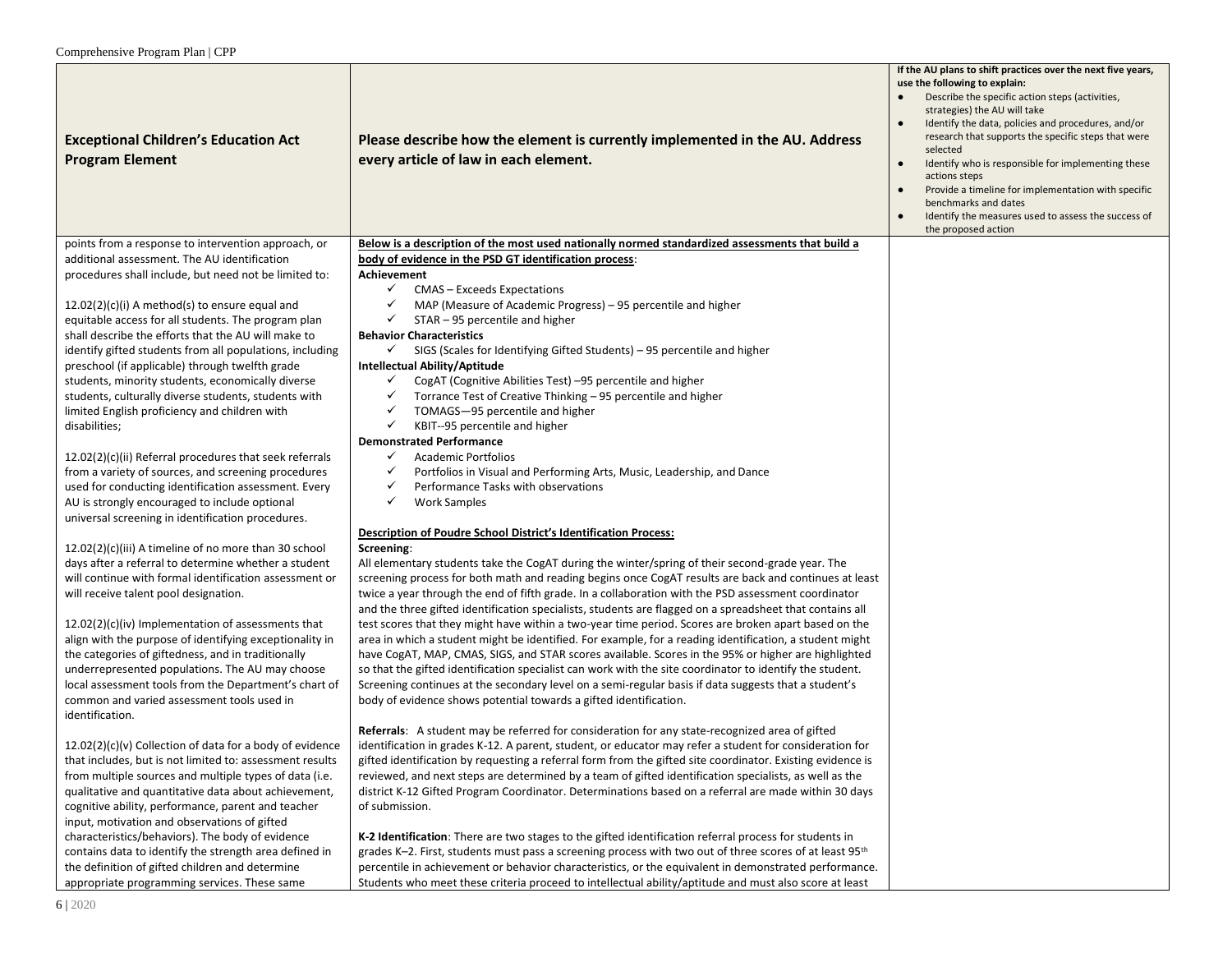| <b>Exceptional Children's Education Act</b><br><b>Program Element</b><br>categories are used in data collection and for                                                                                                                                                                                                                                                                                                                                                                                                                                                                                 | Please describe how the element is currently implemented in the AU. Address<br>every article of law in each element.<br>95 <sup>th</sup> percentile on the appropriate batteries of the cognitive test to qualify for gifted identification.                                                                                                                                                                                                                                                                                                                                                                                                                                                                                                                                                                                                                                                            | If the AU plans to shift practices over the next five years,<br>use the following to explain:<br>Describe the specific action steps (activities,<br>strategies) the AU will take<br>Identify the data, policies and procedures, and/or<br>research that supports the specific steps that were<br>selected<br>Identify who is responsible for implementing these<br>$\bullet$<br>actions steps<br>Provide a timeline for implementation with specific<br>benchmarks and dates<br>Identify the measures used to assess the success of<br>the proposed action |
|---------------------------------------------------------------------------------------------------------------------------------------------------------------------------------------------------------------------------------------------------------------------------------------------------------------------------------------------------------------------------------------------------------------------------------------------------------------------------------------------------------------------------------------------------------------------------------------------------------|---------------------------------------------------------------------------------------------------------------------------------------------------------------------------------------------------------------------------------------------------------------------------------------------------------------------------------------------------------------------------------------------------------------------------------------------------------------------------------------------------------------------------------------------------------------------------------------------------------------------------------------------------------------------------------------------------------------------------------------------------------------------------------------------------------------------------------------------------------------------------------------------------------|------------------------------------------------------------------------------------------------------------------------------------------------------------------------------------------------------------------------------------------------------------------------------------------------------------------------------------------------------------------------------------------------------------------------------------------------------------------------------------------------------------------------------------------------------------|
| developing the ALP;                                                                                                                                                                                                                                                                                                                                                                                                                                                                                                                                                                                     | Scores in different areas of the body of evidence must correlate for a specific area of strength.                                                                                                                                                                                                                                                                                                                                                                                                                                                                                                                                                                                                                                                                                                                                                                                                       |                                                                                                                                                                                                                                                                                                                                                                                                                                                                                                                                                            |
| $12.02(2)(c)(vi)$ A review team procedure; and that<br>includes at least one person trained or endorsed in<br>gifted identification and programming;<br>$12.02(2)(c)(vii)$ A review team procedure for<br>determining identification or a talent pool designation<br>from a body of evidence and for developing<br>individualized ALPs for identified students. When only<br>cognitive ability assessment data meets criteria in a<br>body of evidence, the review team may determine<br>that the student is identified with general or specific<br>intellectual ability. This identification meets the | Gifted Identification in Visual and Performing Arts, Music, Dance, and Leadership:<br>Students wishing to be identified in this area go through a pre-screening process that involves the<br>submittal of normed rating scales. If it is determined that a student can move forward beyond the pre-<br>screening process, a portfolio is developed and presented to a team of educators qualified to make a<br>determination of giftedness in the area in which the student wishes to be identified.<br><b>Gifted Identification in Creativity:</b><br>Schools can use the referral process to identify their population. Creativity screening and referrals use<br>SIGS, the Torrance, CogAT, and portfolios to identify students.<br><b>Gifted Identification in General Intellectual Ability:</b><br>Students who do not meet criteria in the more traditional pathways can be identified as general |                                                                                                                                                                                                                                                                                                                                                                                                                                                                                                                                                            |
| condition of portability.<br>$12.02(2)(c)(viii)$ A determination letter for parents and<br>school files describing the decision of the review<br>team, and area(s) of giftedness if the student is found<br>to have exceptional abilities; and                                                                                                                                                                                                                                                                                                                                                          | intellectual ability. This process of identification goes through the team of identification specialists, as<br>the process typically looks different for each student. While students must end up with at least one<br>cognitive score in the 95% or higher, they often do not come in with that score. A body of evidence is<br>developed using teacher ratings scales, multiple years of consistent achievement scores, EL status and<br>growth on ACCESS testing, other cognitive scores, and more.<br>Equity in PSD Gifted Identification: While great strides have been made in recent years towards the                                                                                                                                                                                                                                                                                          |                                                                                                                                                                                                                                                                                                                                                                                                                                                                                                                                                            |
| 12.02(2)(c)(ix) A communication procedure by which<br>parents are made aware of the identification<br>assessment process for their student, understand the<br>results of the determination, and engage in the                                                                                                                                                                                                                                                                                                                                                                                           | identification of underrepresented populations, we recognize that there is always more to do to<br>provide equitable access to gifted programming. This equity work is an ongoing talking point and aim<br>for our PSD gifted program.                                                                                                                                                                                                                                                                                                                                                                                                                                                                                                                                                                                                                                                                  |                                                                                                                                                                                                                                                                                                                                                                                                                                                                                                                                                            |
| development and review of the student's ALP.                                                                                                                                                                                                                                                                                                                                                                                                                                                                                                                                                            | Below are the ways that PSD offers more equitable opportunities for gifted identification:<br>Alternative indicators for ELL students (ACCESS growth and achievement as well as growth<br>$\bullet$<br>on standardized tests as compared to proficiency level) are used in identification decisions<br>for English Language Learners (General Intellectual Ability). We use an ELL Investigation<br>Form as a part of the GT referral process for ELL students that guides our work in this<br>process in gathering data for the body of evidence.                                                                                                                                                                                                                                                                                                                                                      |                                                                                                                                                                                                                                                                                                                                                                                                                                                                                                                                                            |
|                                                                                                                                                                                                                                                                                                                                                                                                                                                                                                                                                                                                         | Spanish directions are provided during CogAT administration.<br>$\bullet$<br>The use of behavior rating scales as well as the development of qualitative measures in the<br>gifted identification process provides opportunities for a more diverse population to be<br>identified.                                                                                                                                                                                                                                                                                                                                                                                                                                                                                                                                                                                                                     |                                                                                                                                                                                                                                                                                                                                                                                                                                                                                                                                                            |
|                                                                                                                                                                                                                                                                                                                                                                                                                                                                                                                                                                                                         | Identification procedures and referral forms are translated into Spanish.<br>$\bullet$<br>All elementary teachers and many secondary teachers are aware of the identification<br>process and their roles in the referral process due to site visits, trainings, and staff<br>presentations.                                                                                                                                                                                                                                                                                                                                                                                                                                                                                                                                                                                                             |                                                                                                                                                                                                                                                                                                                                                                                                                                                                                                                                                            |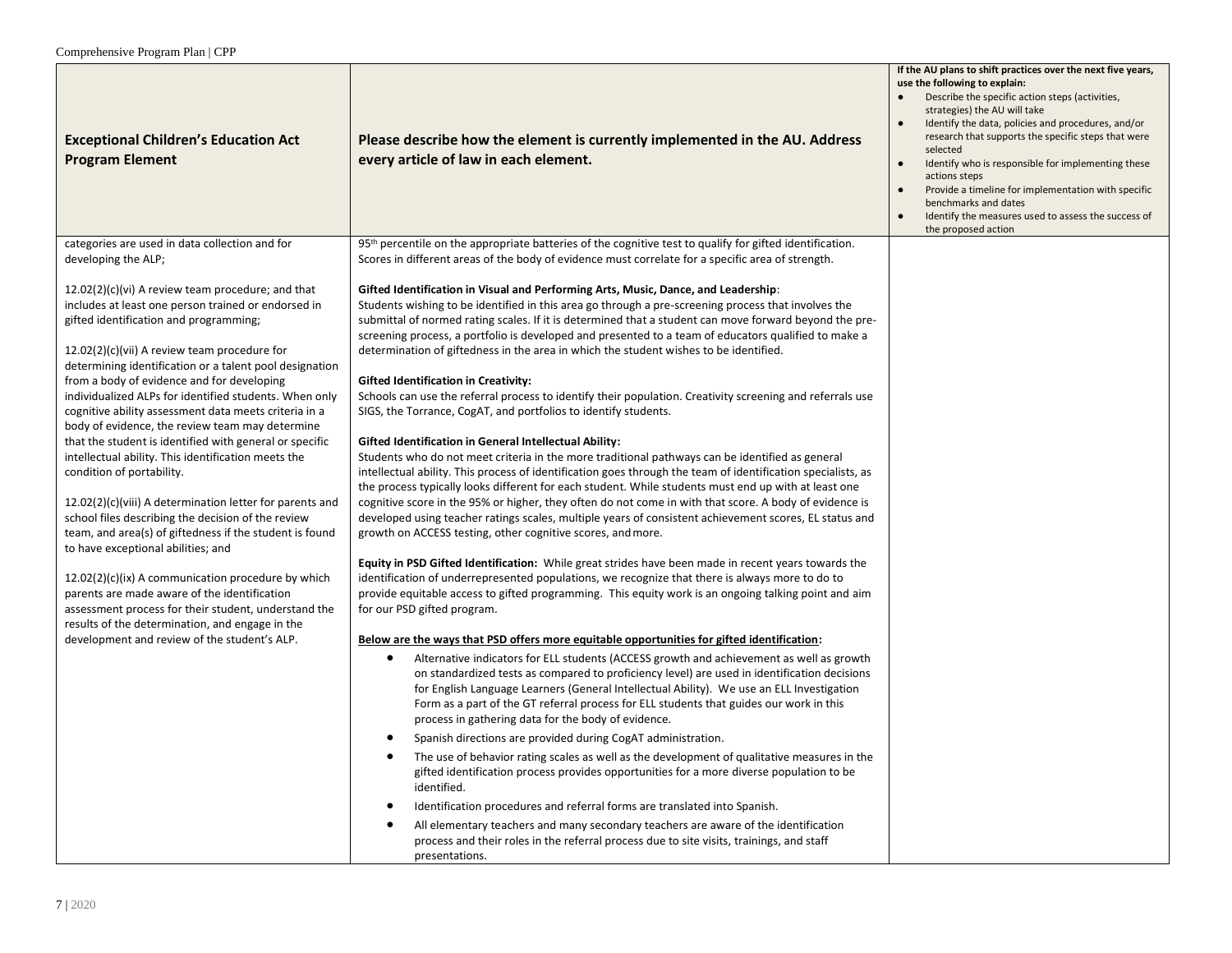| <b>Exceptional Children's Education Act</b><br><b>Program Element</b> | Please describe how the element is currently implemented in the AU. Address<br>every article of law in each element.                                                                                                                                                                                                                                                                                                                                                                                                                                                                                                                                                                                                                                                                                                                                                                                          | If the AU plans to shift practices over the next five years,<br>use the following to explain:<br>Describe the specific action steps (activities,<br>strategies) the AU will take<br>Identify the data, policies and procedures, and/or<br>research that supports the specific steps that were<br>selected<br>Identify who is responsible for implementing these<br>actions steps<br>Provide a timeline for implementation with specific<br>benchmarks and dates<br>Identify the measures used to assess the success of<br>the proposed action |
|-----------------------------------------------------------------------|---------------------------------------------------------------------------------------------------------------------------------------------------------------------------------------------------------------------------------------------------------------------------------------------------------------------------------------------------------------------------------------------------------------------------------------------------------------------------------------------------------------------------------------------------------------------------------------------------------------------------------------------------------------------------------------------------------------------------------------------------------------------------------------------------------------------------------------------------------------------------------------------------------------|-----------------------------------------------------------------------------------------------------------------------------------------------------------------------------------------------------------------------------------------------------------------------------------------------------------------------------------------------------------------------------------------------------------------------------------------------------------------------------------------------------------------------------------------------|
|                                                                       | The gifted identification team works closely with the Department of Language, Culture, and<br>$\bullet$<br>Equity to find students who might not show up on general screening.<br>Professional development in gifted identification, which includes a focus in identifying<br>$\bullet$<br>gifted students in historically under-represented populations, is provided as an option for all                                                                                                                                                                                                                                                                                                                                                                                                                                                                                                                    |                                                                                                                                                                                                                                                                                                                                                                                                                                                                                                                                               |
|                                                                       | PSD educators.<br><b>Twice-Exceptional Gifted Identifications:</b>                                                                                                                                                                                                                                                                                                                                                                                                                                                                                                                                                                                                                                                                                                                                                                                                                                            |                                                                                                                                                                                                                                                                                                                                                                                                                                                                                                                                               |
|                                                                       | We use a specialized Twice Exceptional Investigation form as a part of the GT referral process students<br>who are on an IEP or a 504 that guides our work in this process in gathering data for the body of<br>evidence. The deepening and refining of our 2e Identification Process remains an ongoing area of<br>interest for our district identification team.                                                                                                                                                                                                                                                                                                                                                                                                                                                                                                                                            |                                                                                                                                                                                                                                                                                                                                                                                                                                                                                                                                               |
|                                                                       | <b>District-Level Gifted Identification Team:</b><br>In addition to the district gifted coordinator, PSD supports schools in their efforts towards the<br>identification of gifted learners by funding three GT identification specialists who are in place at both<br>the elementary and secondary level. At the elementary level, two 50% FTE positions share the<br>workload of all thirty elementary schools. In addition, a 100% secondary identification specialist<br>supports all middle and high schools. The ID specialists work on both screening and referrals. One<br>member of the identification team is a licensed school psychologist and can provide cognitive testing<br>on an as-needed basis. All gifted identifications are brought to this GT team, who are trained in best<br>practices for GT programming and identification, to double check that the ID aligns with CDE protocols. |                                                                                                                                                                                                                                                                                                                                                                                                                                                                                                                                               |
|                                                                       | <b>Communication and Parent Involvement:</b><br>The following are methods used by PSD to ensure that parents and community stakeholders are aware<br>of the gifted identification process. Parent participation is supported and encouraged.                                                                                                                                                                                                                                                                                                                                                                                                                                                                                                                                                                                                                                                                  |                                                                                                                                                                                                                                                                                                                                                                                                                                                                                                                                               |
|                                                                       | Gifted identification handouts for parents<br>٠                                                                                                                                                                                                                                                                                                                                                                                                                                                                                                                                                                                                                                                                                                                                                                                                                                                               |                                                                                                                                                                                                                                                                                                                                                                                                                                                                                                                                               |
|                                                                       | Back-to-school events as requested by school sites<br>$\bullet$                                                                                                                                                                                                                                                                                                                                                                                                                                                                                                                                                                                                                                                                                                                                                                                                                                               |                                                                                                                                                                                                                                                                                                                                                                                                                                                                                                                                               |
|                                                                       | Staff presentations and site professional development<br>$\bullet$                                                                                                                                                                                                                                                                                                                                                                                                                                                                                                                                                                                                                                                                                                                                                                                                                                            |                                                                                                                                                                                                                                                                                                                                                                                                                                                                                                                                               |
|                                                                       | <b>District Professional Development</b><br>$\bullet$                                                                                                                                                                                                                                                                                                                                                                                                                                                                                                                                                                                                                                                                                                                                                                                                                                                         |                                                                                                                                                                                                                                                                                                                                                                                                                                                                                                                                               |
|                                                                       | District and school gifted and talented websites (documents translated into Spanish)<br>$\bullet$                                                                                                                                                                                                                                                                                                                                                                                                                                                                                                                                                                                                                                                                                                                                                                                                             |                                                                                                                                                                                                                                                                                                                                                                                                                                                                                                                                               |
|                                                                       | Presentations and reports to principals and cabinet-level district administration as well as<br>٠<br>the District Advisory Board                                                                                                                                                                                                                                                                                                                                                                                                                                                                                                                                                                                                                                                                                                                                                                              |                                                                                                                                                                                                                                                                                                                                                                                                                                                                                                                                               |
|                                                                       | Parents of students who are newly-identified gifted receive an informational packet about<br>٠<br>the identification process, gifted learners' academic and affective needs, parent education<br>opportunities, services at their child's school, and ALPs.                                                                                                                                                                                                                                                                                                                                                                                                                                                                                                                                                                                                                                                   |                                                                                                                                                                                                                                                                                                                                                                                                                                                                                                                                               |
|                                                                       | A Gifted Identification Specialist is assigned to each school in the district to make sure<br>$\bullet$<br>identification procedures are consistent and meet district expectations.                                                                                                                                                                                                                                                                                                                                                                                                                                                                                                                                                                                                                                                                                                                           |                                                                                                                                                                                                                                                                                                                                                                                                                                                                                                                                               |
|                                                                       | A Shared Google Drive specifically for gifted site coordinators is managed by district K-12<br>$\bullet$<br>Gifted Program Coordinator so that gifted site coordinators have access to all resources,<br>forms, and documents electronically.                                                                                                                                                                                                                                                                                                                                                                                                                                                                                                                                                                                                                                                                 |                                                                                                                                                                                                                                                                                                                                                                                                                                                                                                                                               |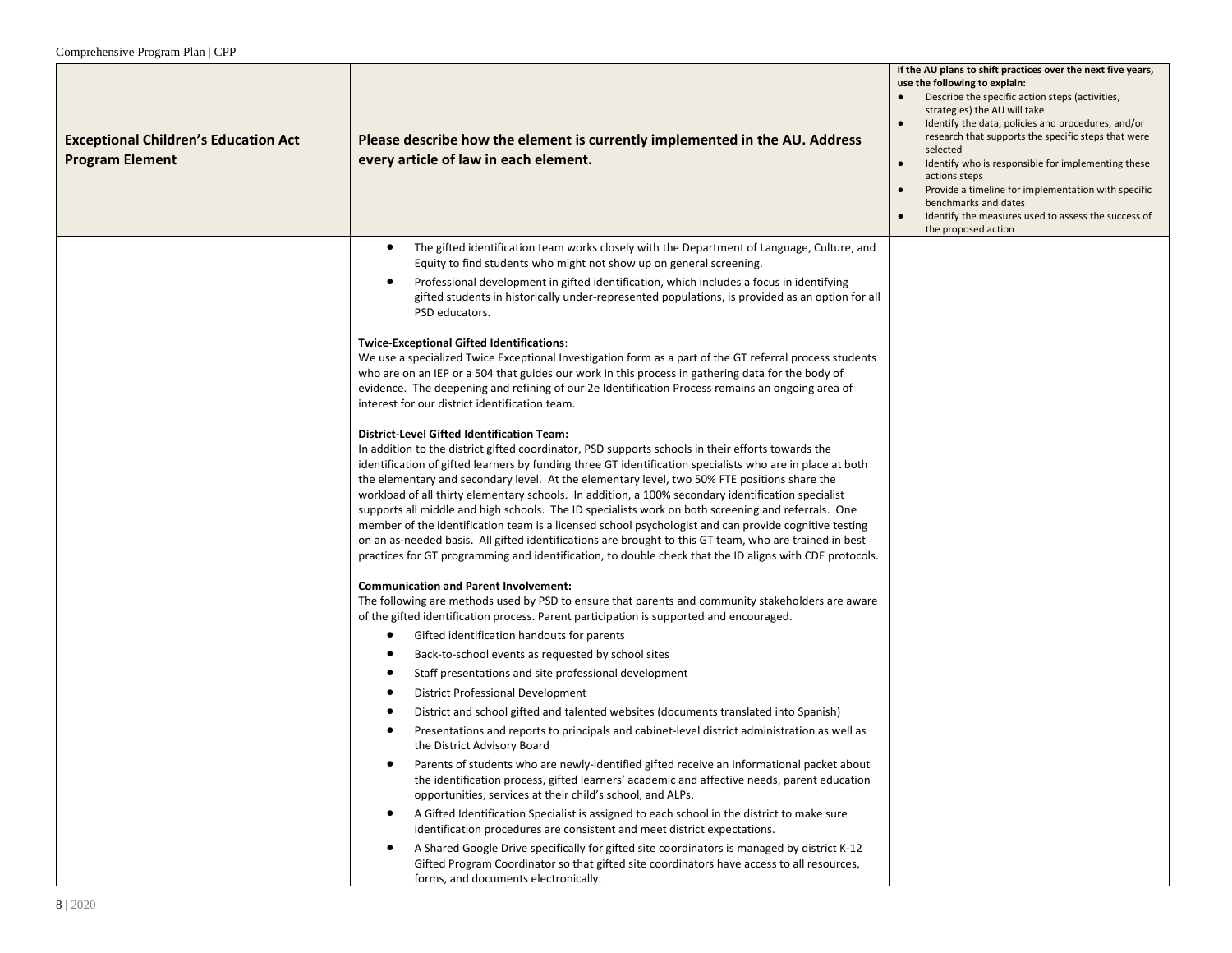| <b>Exceptional Children's Education Act</b><br><b>Program Element</b>                                                                                                                                                                                                                                                                                                                                                                                                                                                                                                                                                                                                                                                                                                                                                                                                                                                                                                                                  | Please describe how the element is currently implemented in the AU. Address<br>every article of law in each element.                                                                                                                                                                                                                                                                                                                                                                                                                                                                                                                                                                                                                                                                                                                                                                                                                                                                                                                                                                                                                                                                                                   | If the AU plans to shift practices over the next five years,<br>use the following to explain:<br>Describe the specific action steps (activities,<br>strategies) the AU will take<br>Identify the data, policies and procedures, and/or<br>research that supports the specific steps that were<br>selected<br>Identify who is responsible for implementing these<br>$\bullet$<br>actions steps<br>Provide a timeline for implementation with specific<br>benchmarks and dates<br>Identify the measures used to assess the success of<br>the proposed action |
|--------------------------------------------------------------------------------------------------------------------------------------------------------------------------------------------------------------------------------------------------------------------------------------------------------------------------------------------------------------------------------------------------------------------------------------------------------------------------------------------------------------------------------------------------------------------------------------------------------------------------------------------------------------------------------------------------------------------------------------------------------------------------------------------------------------------------------------------------------------------------------------------------------------------------------------------------------------------------------------------------------|------------------------------------------------------------------------------------------------------------------------------------------------------------------------------------------------------------------------------------------------------------------------------------------------------------------------------------------------------------------------------------------------------------------------------------------------------------------------------------------------------------------------------------------------------------------------------------------------------------------------------------------------------------------------------------------------------------------------------------------------------------------------------------------------------------------------------------------------------------------------------------------------------------------------------------------------------------------------------------------------------------------------------------------------------------------------------------------------------------------------------------------------------------------------------------------------------------------------|------------------------------------------------------------------------------------------------------------------------------------------------------------------------------------------------------------------------------------------------------------------------------------------------------------------------------------------------------------------------------------------------------------------------------------------------------------------------------------------------------------------------------------------------------------|
|                                                                                                                                                                                                                                                                                                                                                                                                                                                                                                                                                                                                                                                                                                                                                                                                                                                                                                                                                                                                        | <b>Identification and Individual Programming:</b><br>GT Identification Profiles are completed for each student who is identified as gifted in PSD. The profile<br>shows strengths and talent areas, and it is used in determining goal-writing focus of the ALP. Student<br>profiles are stored on a shared Poudre School District server and a copy is also placed in student<br>cumulative folders. As of 2019, we are also working to upload a copy of each GT student's<br>Identification Profile into his/her/their student file in Enrich as well, to ensure more streamlined<br>portability.                                                                                                                                                                                                                                                                                                                                                                                                                                                                                                                                                                                                                    |                                                                                                                                                                                                                                                                                                                                                                                                                                                                                                                                                            |
| <b>Criteria for Determining Exceptional Ability</b><br>(Giftedness) or Talent Pool 12.02(2)(d)<br>12.02(2)(d)(i) For each category of giftedness defined<br>in 12.01(16), criteria for exceptional ability means: 95<br>percentile or above on a standardized nationally<br>normed test or observation tool, or a rating on a<br>performance assessment that indicates<br>exceptionality/distinguished compared to age mates.<br>12.02(2)(d)(ii) Not meeting criteria on a single<br>assessment tool shall not prevent further data<br>collection or consideration for identification, if other<br>indicators suggest exceptional potential as observed in<br>a body of evidence.<br>12.02(2)(d)(iii) Criteria for screening assessments is a<br>score range less than the 95 percentile ranking or<br>results on observation/performance assessment tools<br>as determined by the AU to determine referrals,<br>further data collection and observation, and/or<br>formation of student talent pools. | Criteria for Determining Exceptional Ability (Giftedness): Please refer to the previous section,<br>Identification Procedures $12.02(2)(c)$ , for the criteria we use in PSD to identify gifted students.<br>NOTE: A student not meeting criteria on a single assessment tool does not prevent further<br>$\bullet$<br>data collection or consideration for identification, if other indicators suggest exceptional<br>potential as observed in a body of evidence. The gifted identification team absolutely looks<br>at a student's entire BOE.<br>Criteria for Determining Talent Pool: PSD is a site-based district that recognizes schools are in the<br>best position to understand the unique needs of their communities. However, the district gifted<br>identification team does provide guidance for selecting a talent pool. We often recommend<br>considering students based on performance at the 85 <sup>th</sup> percentile or above on achievement and ability<br>tests, combined with teacher recommendations. If a school has low numbers of students in this range,<br>then we recommend using school-based norms and selecting students who perform in the top fifteen<br>percent for their grade. |                                                                                                                                                                                                                                                                                                                                                                                                                                                                                                                                                            |
| Identification Portability 12.02(2)(e)<br>Identification portability shall be based upon AU<br>implementation of statewide identification<br>procedures required in Section 12.02(2)(c) and use of<br>criteria set for exceptionality in Section 12.02(2)(d)<br>and determination of a student's identification in one<br>or more of the categories of giftedness as described in<br>the state definition of gifted children in Section<br>12.01(16). Administrative units shall implement<br>procedures for statewide portability of identification<br>that include, but may not be limited to:<br>12.02(2)(e)(i) A requirement that the sending<br>school/district transfer the body of evidence for                                                                                                                                                                                                                                                                                                 | In-State Transfer Students:<br>When parents/guardians register their in-state transfer student in Poudre School District, there is a box<br>that the adult can check on the intake registration paperwork indicating the student received gifted<br>services in the previous Colorado district. If that GT box is checked, the hunt for a previous Colorado<br>GT identification begins. For in-state transfers, our individual GT site coordinators and our district-level<br>gifted identification specialists follow the CDE Portability Guidance Document guidelines when<br>completing the GT identification process for PSD.<br>The gifted identification specialist who works with the transfer student's school will review<br>the students GT identification profile and body of evidence within 45 school days of<br>his/her/their start date.<br>If our gifted identification team finds the transfer student's body of evidence to be<br>incomplete, the gifted identification specialist working on the paperwork will consult with<br>the former district, parents, and the student to re-evaluate the ID determination.                                                                                 |                                                                                                                                                                                                                                                                                                                                                                                                                                                                                                                                                            |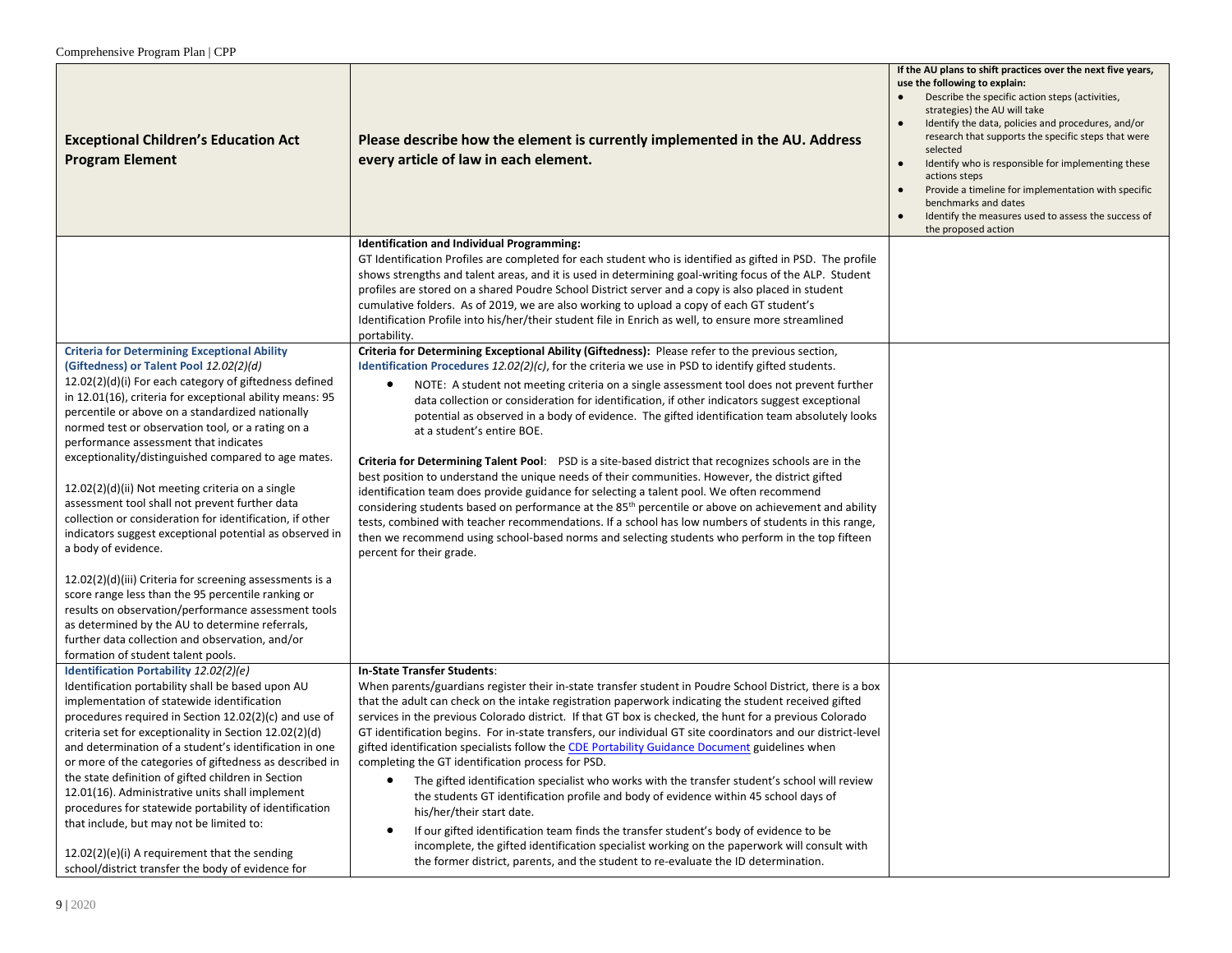| <b>Exceptional Children's Education Act</b><br><b>Program Element</b>                                                                                                                                                                                                                                                                                                                                                                                                                                                                                                                                                                                                                                                                                                                                                                                                                                                                                                                                                                                                                                                                                                                         | Please describe how the element is currently implemented in the AU. Address<br>every article of law in each element.                                                                                                                                                                                                                                                                                                                                                                                                                                                                                                                                                                                                                                                                                                                                                                                                                                                                                                                                                                                                                                                                                                                                                                                                                                                                                                                                                                                                                                                                                                                                                                                                                            | If the AU plans to shift practices over the next five years,<br>use the following to explain:<br>Describe the specific action steps (activities,<br>strategies) the AU will take<br>Identify the data, policies and procedures, and/or<br>research that supports the specific steps that were<br>selected<br>Identify who is responsible for implementing these<br>$\bullet$<br>actions steps<br>Provide a timeline for implementation with specific<br>benchmarks and dates<br>Identify the measures used to assess the success of<br>the proposed action |
|-----------------------------------------------------------------------------------------------------------------------------------------------------------------------------------------------------------------------------------------------------------------------------------------------------------------------------------------------------------------------------------------------------------------------------------------------------------------------------------------------------------------------------------------------------------------------------------------------------------------------------------------------------------------------------------------------------------------------------------------------------------------------------------------------------------------------------------------------------------------------------------------------------------------------------------------------------------------------------------------------------------------------------------------------------------------------------------------------------------------------------------------------------------------------------------------------|-------------------------------------------------------------------------------------------------------------------------------------------------------------------------------------------------------------------------------------------------------------------------------------------------------------------------------------------------------------------------------------------------------------------------------------------------------------------------------------------------------------------------------------------------------------------------------------------------------------------------------------------------------------------------------------------------------------------------------------------------------------------------------------------------------------------------------------------------------------------------------------------------------------------------------------------------------------------------------------------------------------------------------------------------------------------------------------------------------------------------------------------------------------------------------------------------------------------------------------------------------------------------------------------------------------------------------------------------------------------------------------------------------------------------------------------------------------------------------------------------------------------------------------------------------------------------------------------------------------------------------------------------------------------------------------------------------------------------------------------------|------------------------------------------------------------------------------------------------------------------------------------------------------------------------------------------------------------------------------------------------------------------------------------------------------------------------------------------------------------------------------------------------------------------------------------------------------------------------------------------------------------------------------------------------------------|
| identification and the ALP with student records when<br>the student moves from one district to another;<br>12.02(2)(e)(ii) Review of the transferred student's ALP<br>within 45 school days of start date to determine<br>programming options and services that serve the<br>identified area(s) according to the district and<br>community resources of the receiving district;<br>12.02(2)(e)(iii) If the receiving district finds the body of<br>evidence to be incomplete, the receiving district shall<br>consult with, as practical, the former district, parents,<br>and student and re-evaluate the identification<br>determination; and.<br>12.02(2)(e)(iv) Communication to parents within 60<br>school days of start date about how the new district                                                                                                                                                                                                                                                                                                                                                                                                                                | The gifted identification specialist working on the in-state transfer student's paperwork will<br>$\bullet$<br>communicate to parents/guardians within 60 days of the student's start date about the<br>status of the portability process and next steps towards meeting the needs in the student's<br>ALP.<br><b>Out-of-State Transfer Students:</b><br>For out-of-state transfer students who were identified gifted in their previous district, the gifted<br>identification team gathers all necessary gifted identification documentation, assessment data, and<br>more from the student's cumulative file to determine gifted identification eligibility in PSD.<br><b>Students Transferring out of PSD:</b><br>For PSD students leaving the district, site registrars and Records send on the student's GT Profile, body<br>of evidence, and current ALP as a part of his/her/their cumulative record.                                                                                                                                                                                                                                                                                                                                                                                                                                                                                                                                                                                                                                                                                                                                                                                                                                   |                                                                                                                                                                                                                                                                                                                                                                                                                                                                                                                                                            |
| will meet the needs outlined in the student's ALP<br>Advanced Learning Plan Content 12.02(2)(f)<br>The AU shall develop an ALP for every gifted student<br>according to the student's determined area(s) of<br>giftedness, interests, and instructional and affective<br>needs. The ALP shall be considered in educational<br>planning toward post-secondary readiness outcomes<br>and decision-making concerning subsequent<br>programming for that student and be used in the<br>articulation/transition process, preschool (if<br>applicable) through grade 12. At the high school level<br>ALPs may blend with the student's individualized<br>career and academic plan (ICAP) if all content of the<br>ALP are inclusive in the ICAP which includes<br>achievement and affective goals. The ALP content<br>shall include, but not be limited to:<br>12.02(2)(f)(i) A student profile described in a body of<br>evidence. This profile shall be subject to the AU's<br>student records confidentiality guidelines. The local<br>AU determines periodic updates of the student<br>profile, especially in terms of interests, and/or<br>demonstration of previously unidentified strengths; | <b>Advanced Learning Plans</b><br>All gifted students have an Advanced Learning Plan written each school year. Students have a goal in<br>their area(s) of identification, as well as an affective goal. Communication with parents takes place in<br>August, mid-year, and in May. The process of writing the ALP each year is collaborative with teachers,<br>parents, and students.<br>$\bullet$<br>All ALPs for elementary students and middle school students in PSD are stored using an<br>online platform called Enrich; ALPs look like other PSD intervention plans housed in Enrich<br>that are developed for different types of learners.<br>A Blended ICAP/ALP for high school students in PSD is stored in the online platform called<br>٠<br>Xello and are visible to all stakeholders. These high school plans are student-driven<br>educational planning that help the gifted students explore postsecondary career and<br>educational opportunities. The plans are inclusive of needed ALP content.<br>Each ALP has a SMART goal with a measure in the student's area(s) of strength, and then<br>$\bullet$<br>interventions/services are listed that support goal achievement in the area of strength.<br>All Poudre School District ALP goals are connected to standards.<br>GT student profiles that detail their identification body of evidence are housed on a secure<br>٠<br>district server. We are also working to upload all GT student profiles to each student's<br>Program file in Enrich to ensure very strong portability procedures. [ID areas are listed on<br>the ALP documents in Enrich as well.]<br>Parents receive a letter in August describing the ALP collaboration and communication process at their |                                                                                                                                                                                                                                                                                                                                                                                                                                                                                                                                                            |
|                                                                                                                                                                                                                                                                                                                                                                                                                                                                                                                                                                                                                                                                                                                                                                                                                                                                                                                                                                                                                                                                                                                                                                                               | child's school. Before or by mid-November (Thanksgiving break) parents have an opportunity to either<br>participate in writing the ALP or (in most secondary schools, this is the case) provide feedback on the                                                                                                                                                                                                                                                                                                                                                                                                                                                                                                                                                                                                                                                                                                                                                                                                                                                                                                                                                                                                                                                                                                                                                                                                                                                                                                                                                                                                                                                                                                                                 |                                                                                                                                                                                                                                                                                                                                                                                                                                                                                                                                                            |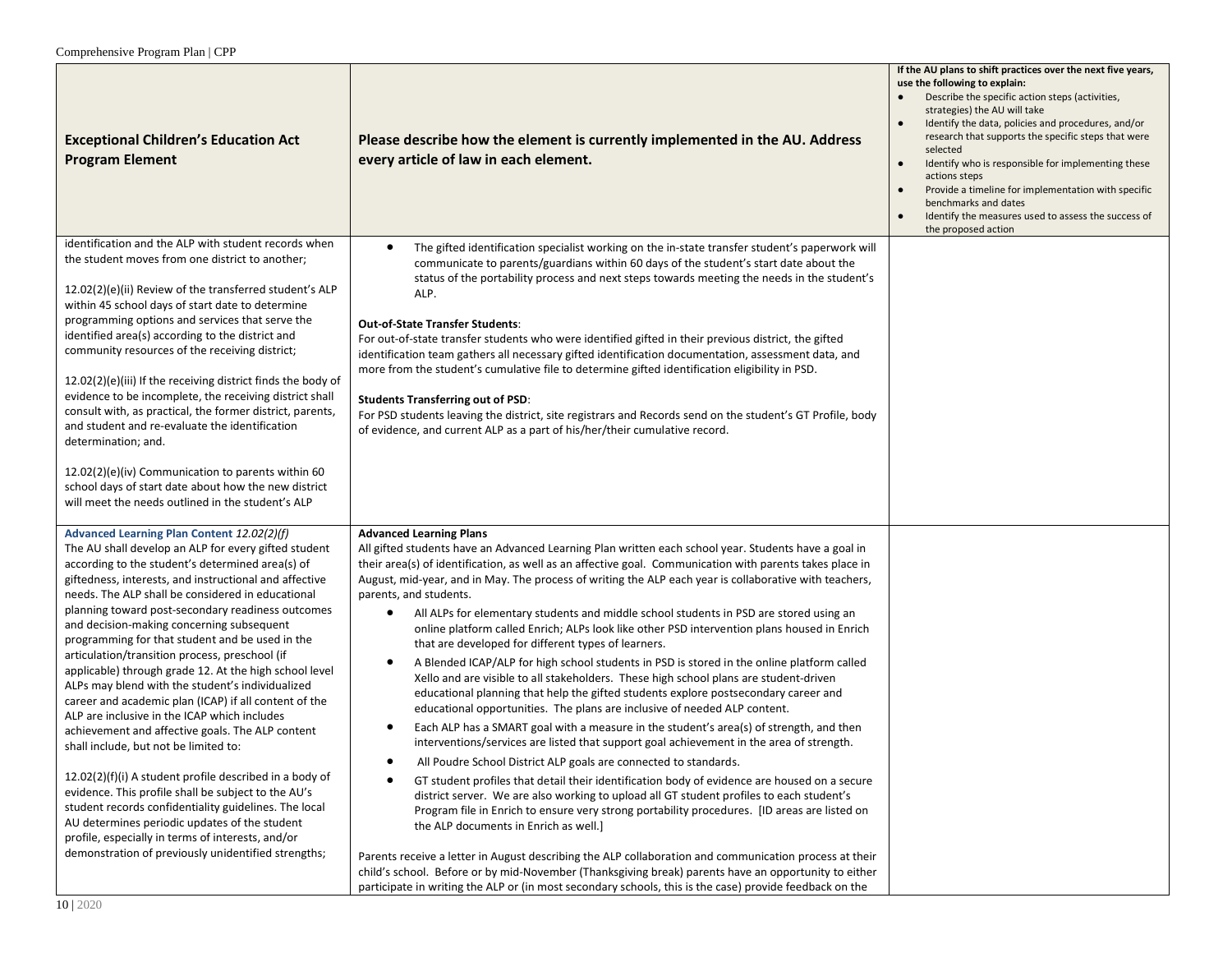| <b>Exceptional Children's Education Act</b><br><b>Program Element</b>                                                                                                                                                                                                                                                                                                                                                                                                                                                                                                                                                                                                                                                                                                                                                                                                                                                                                                                                             | Please describe how the element is currently implemented in the AU. Address<br>every article of law in each element.                                                                                                                                                                                                                                                                                                                                                                                                                                                                                                                                                                                                                                                                                                                                                                                                                                                                                                                                                                                                                                                                                                                                                                                                                                                                                                                                                                                                                                                                                                                                                                                            | If the AU plans to shift practices over the next five years,<br>use the following to explain:<br>Describe the specific action steps (activities,<br>strategies) the AU will take<br>Identify the data, policies and procedures, and/or<br>research that supports the specific steps that were<br>selected<br>Identify who is responsible for implementing these<br>$\bullet$<br>actions steps<br>Provide a timeline for implementation with specific<br>benchmarks and dates<br>Identify the measures used to assess the success of<br>the proposed action |
|-------------------------------------------------------------------------------------------------------------------------------------------------------------------------------------------------------------------------------------------------------------------------------------------------------------------------------------------------------------------------------------------------------------------------------------------------------------------------------------------------------------------------------------------------------------------------------------------------------------------------------------------------------------------------------------------------------------------------------------------------------------------------------------------------------------------------------------------------------------------------------------------------------------------------------------------------------------------------------------------------------------------|-----------------------------------------------------------------------------------------------------------------------------------------------------------------------------------------------------------------------------------------------------------------------------------------------------------------------------------------------------------------------------------------------------------------------------------------------------------------------------------------------------------------------------------------------------------------------------------------------------------------------------------------------------------------------------------------------------------------------------------------------------------------------------------------------------------------------------------------------------------------------------------------------------------------------------------------------------------------------------------------------------------------------------------------------------------------------------------------------------------------------------------------------------------------------------------------------------------------------------------------------------------------------------------------------------------------------------------------------------------------------------------------------------------------------------------------------------------------------------------------------------------------------------------------------------------------------------------------------------------------------------------------------------------------------------------------------------------------|------------------------------------------------------------------------------------------------------------------------------------------------------------------------------------------------------------------------------------------------------------------------------------------------------------------------------------------------------------------------------------------------------------------------------------------------------------------------------------------------------------------------------------------------------------|
| 12.02(2)(f)(ii) A working-document section of the ALP.<br>This portion of the ALP records annual measurable,<br>attainable achievement and affective goals and<br>progress. Achievement goals are standards-based<br>statements in strength area(s). Additional<br>achievement goals may be needed to address<br>documented achievement gaps or career interest.<br>Affective goals reflect development of personal,<br>social, communication, leadership, and/or cultural<br>competency;<br>12.02(2)(f)(iii) Description or delineation of<br>supplemental curriculum, activities, specific programs<br>or coursework, specific strategies, and/or extended or<br>expanded learning opportunities available in the AU<br>that match a student's strength area(s) and support<br>the goals;<br>12.02(2)(f)(iv) Progress reports that align with the<br>AU's or member district's schedule for parent-<br>reporting and/or conferences about student progress.<br>Adjustments to goals and programming options may | plan. All finalized plans are communicated home by December (winter break) at the latest, although,<br>most plans have been in place and have been implemented far before that date. Most schools use fall<br>parent conferences as an opportunity to share ALPs with parents. Then, in May, schools send<br>information home about ALP goal progress and provide information about next year's ALP and how the<br>plan might look.<br>The collaborative ALP process that has been implemented in PSD allows schools to discover the<br>strengths, interests, and needs of each student and adapt programming accordingly. Because PSD<br>encourages professional development in gifted education, many teachers, who are part of the ALP<br>writing process and implementation of the plan, have opportunities to learn more about gifted<br>learners' needs and therefore provide appropriate services based on best practices and an<br>understanding of giftedness. High schools follow the same process as elementary and middle schools,<br>but students are given the opportunity to write their own ALPs in collaboration with the site<br>coordinator and classroom teachers.<br>Affective goals are written and aligned to the personal and social competencies, as outlined<br>$\bullet$<br>by NAGC. Goals are most commonly aligned to CDE health and wellness standards.<br>Each ALP has the following components:<br>$\bullet$<br>Student assessment and identification information<br>$\circ$<br>SMART goal(s) in area(s) of strength for each year, aligned to standards<br>$\circ$<br>Measures used to determine goal achievement<br>$\circ$<br>Record of interventions/GT services<br>$\circ$ |                                                                                                                                                                                                                                                                                                                                                                                                                                                                                                                                                            |
| occur during any progress reporting period;<br>12.02(2)(f)(v) Personnel involved in ALP development,<br>and in progress report meetings or conferences,<br>including, but not limited to classroom teacher(s),<br>student, parents, gifted education staff or staff with<br>training in gifted education identification and<br>programming, and support staff as appropriate.                                                                                                                                                                                                                                                                                                                                                                                                                                                                                                                                                                                                                                     | Notes (i.e. student interests, parent collaboration, plan effectiveness, etc.)<br>$\circ$<br>The following are the components of the gifted program in Poudre School District:<br>Differentiated Instruction: There is an expectation in PSD that instruction will be differentiated based<br>on individual needs. There have been many collaboration opportunities over the past several years to<br>train teachers in best practices related to differentiation. Some of them include--book studies, Lynn<br>Erickson concept-based learning training, in-school differentiation overview, Depth and Complexity,<br>and more.<br>Social/Emotional Support: All schools have counselors who support the social/emotional needs of all<br>students; however, counselors are encouraged to participate in professional development that focuses<br>on the specific needs of gifted learners. Student discussion groups are in place in some elementary,<br>middle, and high schools. Also, teachers, through professional development, are encouraged to<br>understand these needs as well to offer support in academic settings. The ALP process allows schools<br>to determine the affective needs of gifted learners and adapt programming accordingly.<br>Delivery of Services (structure): Because each site is different, this can look different from school to<br>school. Some schools implement cluster-grouping and ability grouping to meet the academic needs of<br>gifted learners. Accelerated classes in math are available and some elementary schools, and all middle<br>and high schools. Some elementary schools offer pull-out enrichment in language arts and math, and                     |                                                                                                                                                                                                                                                                                                                                                                                                                                                                                                                                                            |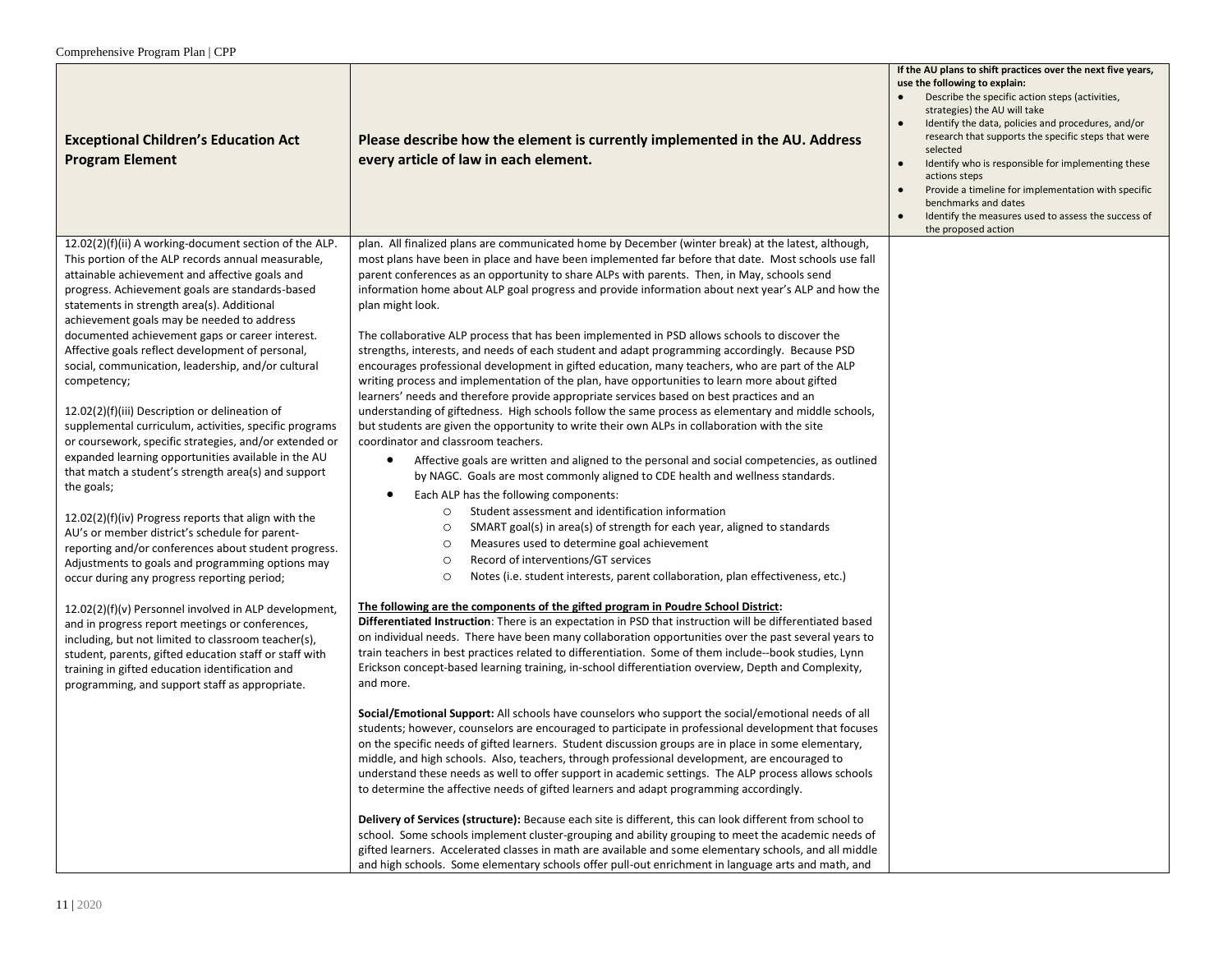| <b>Exceptional Children's Education Act</b><br><b>Program Element</b>                                          | Please describe how the element is currently implemented in the AU. Address<br>every article of law in each element.                                                                                                                                                                                                                                                                                                                                                                                                                                                                                                  | If the AU plans to shift practices over the next five years,<br>use the following to explain:<br>Describe the specific action steps (activities,<br>strategies) the AU will take<br>Identify the data, policies and procedures, and/or<br>research that supports the specific steps that were<br>selected<br>$\bullet$<br>Identify who is responsible for implementing these<br>actions steps<br>Provide a timeline for implementation with specific<br>benchmarks and dates<br>Identify the measures used to assess the success of<br>$\bullet$<br>the proposed action |
|----------------------------------------------------------------------------------------------------------------|-----------------------------------------------------------------------------------------------------------------------------------------------------------------------------------------------------------------------------------------------------------------------------------------------------------------------------------------------------------------------------------------------------------------------------------------------------------------------------------------------------------------------------------------------------------------------------------------------------------------------|-------------------------------------------------------------------------------------------------------------------------------------------------------------------------------------------------------------------------------------------------------------------------------------------------------------------------------------------------------------------------------------------------------------------------------------------------------------------------------------------------------------------------------------------------------------------------|
|                                                                                                                | some middle schools offer gifted-only or gifted priority language arts classes and/or gifted-only<br>advisory classes. Honors, pre-AP, AP, and IB coursework is available at all secondary schools.                                                                                                                                                                                                                                                                                                                                                                                                                   |                                                                                                                                                                                                                                                                                                                                                                                                                                                                                                                                                                         |
|                                                                                                                | Options for curriculum and instruction: As a district of choice, there are many curricular models<br>available throughout the district. Acceleration is an option for math at all levels. Honors, pre-AP, AP,<br>and IB coursework are available at all secondary schools. IB, Core Knowledge, STEM (Science,<br>Technology, Engineering and Math) and Project-based learning are a few of the curricular options<br>available in the district. All teachers are expected, through the MTSS process, to offer differentiation<br>for all levels of learners, including gifted learners.                               |                                                                                                                                                                                                                                                                                                                                                                                                                                                                                                                                                                         |
|                                                                                                                | ICAP and the ALP: For high school students, the ALP is combined with the ICAP. Students develop<br>SMART goals for their ALP goals, and they are available for viewing by parents, students, and teachers<br>on the Xello online platform which also houses their ICAP portfolio.                                                                                                                                                                                                                                                                                                                                     |                                                                                                                                                                                                                                                                                                                                                                                                                                                                                                                                                                         |
|                                                                                                                | <b>Whole-grade acceleration</b> utilizes the MTSS Student Success Team process adopted by Poudre School<br>District. The Iowa Acceleration Scales are used to determine best placement decisions for<br>students. Parents and teachers are included in this process. Achievement scores, ability scores, and<br>social and emotional needs and characteristics are considered before a decision is made. Per district<br>policy, the principal at a school site has the final decision. The suggested protocol is part of the<br>resources all gifted site coordinators receive at the beginning of each school year. |                                                                                                                                                                                                                                                                                                                                                                                                                                                                                                                                                                         |
|                                                                                                                | <b>Content acceleration</b> most often occurs in math. A body of evidence is gathered according to best<br>practices. An end-of-the year assessment is given, and achievement scores on MAP and PARCC are<br>reviewed. This process is available to all students, and the district has vertically aligned all math<br>coursework from 4 <sup>th</sup> grade through graduation so that students can accelerate.                                                                                                                                                                                                       |                                                                                                                                                                                                                                                                                                                                                                                                                                                                                                                                                                         |
|                                                                                                                | Course pathways are available for viewing on the PSD website, under the Academics tab.                                                                                                                                                                                                                                                                                                                                                                                                                                                                                                                                |                                                                                                                                                                                                                                                                                                                                                                                                                                                                                                                                                                         |
|                                                                                                                | Post-secondary plans start in 6 <sup>th</sup> grade with the ICAP which is housed on the Xello online platform<br>district wide. Post-secondary options are available to high school students through concurrent<br>enrollment and the opportunity to take college level coursework while still in high school. Tuition is<br>paid by the district if the course counts toward high school graduation.                                                                                                                                                                                                                |                                                                                                                                                                                                                                                                                                                                                                                                                                                                                                                                                                         |
| ALP Procedures and Responsibilities 12.02(2)(g)                                                                | Personnel Assigned with the Responsibility for ALP Development and Monitoring:                                                                                                                                                                                                                                                                                                                                                                                                                                                                                                                                        |                                                                                                                                                                                                                                                                                                                                                                                                                                                                                                                                                                         |
| 12.02(2)(g)(ii) Personnel assigned with the<br>responsibility for development and monitoring. At               | Each school in PSD is required to approach the ALP process through collaborative efforts between<br>teachers, students, and parents. The gifted site coordinator or teacher organizes these efforts of                                                                                                                                                                                                                                                                                                                                                                                                                |                                                                                                                                                                                                                                                                                                                                                                                                                                                                                                                                                                         |
| minimum, the student's parents and classroom                                                                   | writing the ALP and progress monitoring the student's goals; however, it is recognized that the gifted                                                                                                                                                                                                                                                                                                                                                                                                                                                                                                                |                                                                                                                                                                                                                                                                                                                                                                                                                                                                                                                                                                         |
| teachers should be familiar with and support ALP                                                               | site coordinator might not know each gifted student, so systems for this work are set up by site. For                                                                                                                                                                                                                                                                                                                                                                                                                                                                                                                 |                                                                                                                                                                                                                                                                                                                                                                                                                                                                                                                                                                         |
| goals, and/or write ALP measurable goals according to<br>local procedures. Gifted education resource personnel | example, some elementary schools might write ALPs at parent/teacher conferences, while others<br>might work with students to write the ALP and then send home for parents for feedback. Each school                                                                                                                                                                                                                                                                                                                                                                                                                   |                                                                                                                                                                                                                                                                                                                                                                                                                                                                                                                                                                         |
| may assist in the writing of goals but may not be the                                                          | tries to include parent(s), student, and teacher in the process so that each stakeholder is aware of and                                                                                                                                                                                                                                                                                                                                                                                                                                                                                                              |                                                                                                                                                                                                                                                                                                                                                                                                                                                                                                                                                                         |
| sole custodian of the ALP. Goals are written and<br>aligned with classroom tiered instruction and              | has an opportunity to be part of the creation of, progress monitoring of, and evaluation of the plan.                                                                                                                                                                                                                                                                                                                                                                                                                                                                                                                 |                                                                                                                                                                                                                                                                                                                                                                                                                                                                                                                                                                         |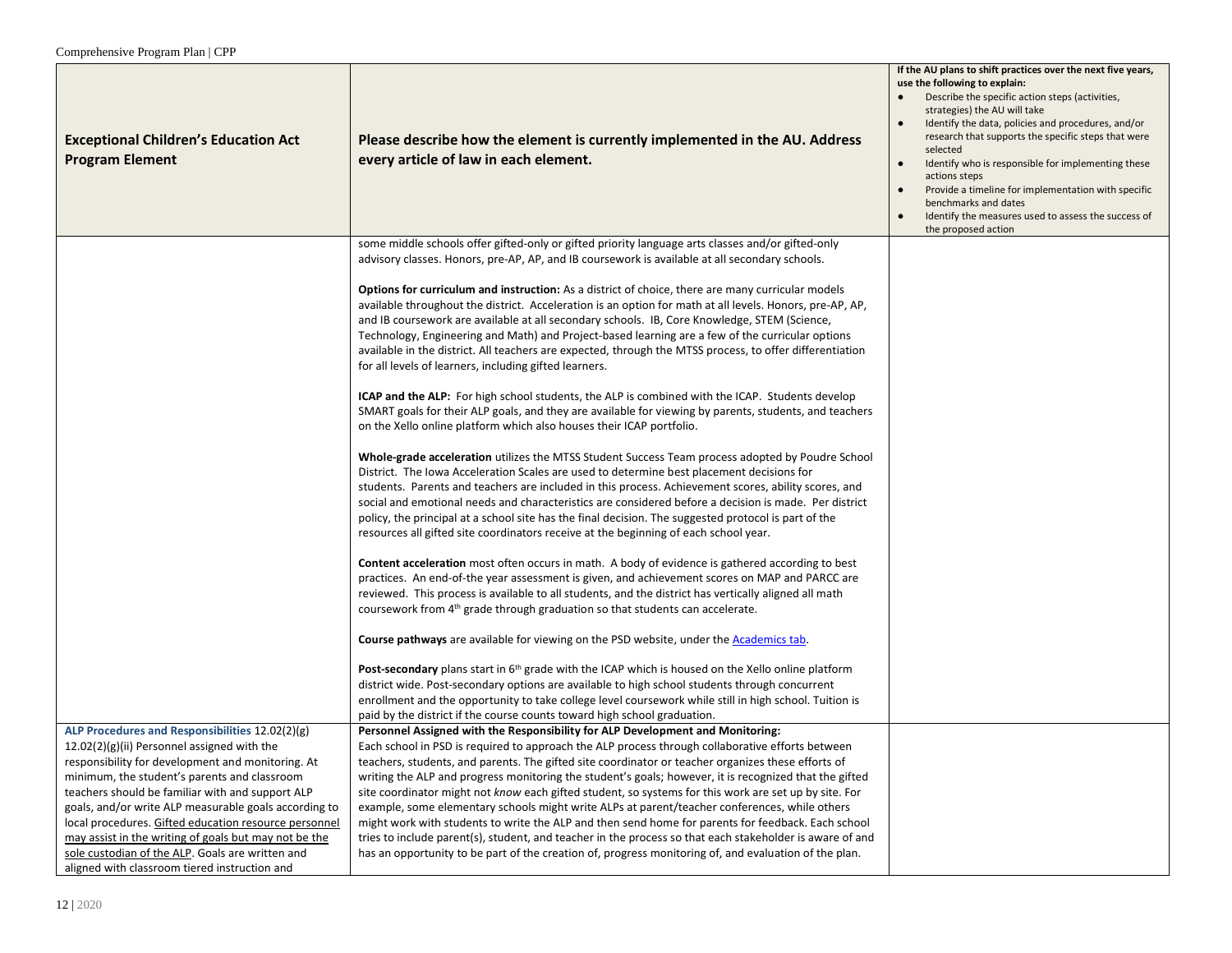| <b>Exceptional Children's Education Act</b><br><b>Program Element</b>                                                                                                                                                                                                                                                                                                                                                                                                                                                                                                                                                                                                                                                                                                                                                                                                                                                                    | Please describe how the element is currently implemented in the AU. Address<br>every article of law in each element.                                                                                                                                                                                                                                                                                                                                                                                                                                                                                                                                                                                                                                                                                                                                                                                                                                                                                                                                                                                                                                                                                                                                                                                                                                                                                                                                                                                                                                                                        | If the AU plans to shift practices over the next five years,<br>use the following to explain:<br>Describe the specific action steps (activities,<br>strategies) the AU will take<br>Identify the data, policies and procedures, and/or<br>research that supports the specific steps that were<br>selected<br>Identify who is responsible for implementing these<br>$\bullet$<br>actions steps<br>Provide a timeline for implementation with specific<br>benchmarks and dates<br>Identify the measures used to assess the success of<br>the proposed action |
|------------------------------------------------------------------------------------------------------------------------------------------------------------------------------------------------------------------------------------------------------------------------------------------------------------------------------------------------------------------------------------------------------------------------------------------------------------------------------------------------------------------------------------------------------------------------------------------------------------------------------------------------------------------------------------------------------------------------------------------------------------------------------------------------------------------------------------------------------------------------------------------------------------------------------------------|---------------------------------------------------------------------------------------------------------------------------------------------------------------------------------------------------------------------------------------------------------------------------------------------------------------------------------------------------------------------------------------------------------------------------------------------------------------------------------------------------------------------------------------------------------------------------------------------------------------------------------------------------------------------------------------------------------------------------------------------------------------------------------------------------------------------------------------------------------------------------------------------------------------------------------------------------------------------------------------------------------------------------------------------------------------------------------------------------------------------------------------------------------------------------------------------------------------------------------------------------------------------------------------------------------------------------------------------------------------------------------------------------------------------------------------------------------------------------------------------------------------------------------------------------------------------------------------------|------------------------------------------------------------------------------------------------------------------------------------------------------------------------------------------------------------------------------------------------------------------------------------------------------------------------------------------------------------------------------------------------------------------------------------------------------------------------------------------------------------------------------------------------------------|
| expanded learning opportunities for supplemental or<br>intensive programming;                                                                                                                                                                                                                                                                                                                                                                                                                                                                                                                                                                                                                                                                                                                                                                                                                                                            | Developing student awareness and active participation in ALP process: Due to the fact that PSD is a<br>site-based district, the processes used to nurture students' awareness of and participation in the ALP<br>process varies greatly. Some of the ways our sites work to increase authentic student buy-in to the                                                                                                                                                                                                                                                                                                                                                                                                                                                                                                                                                                                                                                                                                                                                                                                                                                                                                                                                                                                                                                                                                                                                                                                                                                                                        |                                                                                                                                                                                                                                                                                                                                                                                                                                                                                                                                                            |
| $12.02(2)(g)(iii)$ A method to develop student<br>awareness and active participation in the ALP process;<br>$12.02(2)(g)(iv)$ A process for management of ALPs<br>within the cumulative file system including a<br>procedure for transferring ALPs between grade levels,<br>school levels, and districts. It is highly encouraged that<br>ALPs are written by those working with the gifted<br>student and that the ALP is an ongoing plan for<br>coursework, tiered instruction, and increasing<br>performance in the student's area of strength. ALP<br>goals should be written or reviewed for current<br>relevancy to teachers and students at the beginning of<br>the school year;<br>$12.02(2)(g)(v)$ An ALP progress reporting timeline. The<br>review of progress integrates with ongoing conference<br>or reporting periods of the district. It is highly<br>encouraged that ALPs be student-led at the secondary<br>level; and | ALP process include:<br>1:1 student conferences with the GT site coordinator to spend time talking and work<br>$\bullet$<br>together to pick highly specific goals through data and student-choice<br>Goal choice forms sent out to students via Microsoft Forms to allow deeper at-home<br>٠<br>discussions between parents and students to allow a more authentic goal choice and more<br>conversation amongst the stakeholders.<br>Information night held for incoming $6th$ grade parents and students at one middle school to<br>$\bullet$<br>allow them to ask very specific questions concerning how ALP goal choices change from<br>elementary school to middle school<br>Process for management of ALPs within the cumulative file system: Before the end of each school<br>year, gifted site coordinators proactively communicate with next year's teachers and/or school to<br>make sure the transition for gifted students is smooth. The ALP has a place for notes, and that<br>provides another method for creating positive transition practices. The ALP is housed in Enrich, a<br>system in use district-wide that communicates directly with the student information system. In Enrich,<br>at the start of each year, ALPs are transferred to the student's new school, if applicable. ALPs can be<br>accessed by any educator at the student's school. All student achievement and testing data is also<br>accessible through Enrich.<br>ALP reporting timeline: Each school in PSD is required to approach the ALP process through                                      |                                                                                                                                                                                                                                                                                                                                                                                                                                                                                                                                                            |
| $12.02(2)(g)(vi)$ A system to show evidence of parent<br>engagement and input in ALP development and in the<br>review of progress. Evidence may include, but is not<br>limited to: signature, electronic signature or checkbox<br>of involvement, checklist, or other assurance<br>supporting the student's growth. If after 3<br>documented attempts to contact the parents for<br>signature, no parental signature is obtained, school<br>personnel shall continue with ALP implementation<br>and continue to engage parents in the process.                                                                                                                                                                                                                                                                                                                                                                                           | collaborative efforts between teachers, students, and parents. The gifted site coordinator or teacher<br>organizes these efforts; however, it is recognized that the gifted site coordinator might not know each<br>gifted student, so systems for this work are set up by site. For example, some elementary schools<br>might write ALPs at parent/teacher conferences, while others might work with students to write the<br>ALP and then send home for parents for feedback. Each school tries to include parent(s), student, and<br>teacher in the process so that each stakeholder is aware of and has an opportunity to be part of the<br>creation or evaluation of the plan. By September, communication is sent to parents regarding the<br>schedule for ALPs at their child's school (each school has a different system in place). In December,<br>formal communication about the ALP is required for each school, though many parents have been<br>given an opportunity for feedback before December. Communication to parents and student is also<br>required at the end of the school year. This final communication is focused on an evaluation of the<br>effectiveness of the ALP.<br>System to show evidence of parent engagement in ALP development/progress: Once again, this<br>system to evidence of parent engagement in the ALP process varies amongst the 50+ schools because<br>we are a site-based district.<br>$\bullet$<br>Many elementary schools go over the ALPs with parents directly at fall conferences and<br>obtain signatures or checks of involvement. |                                                                                                                                                                                                                                                                                                                                                                                                                                                                                                                                                            |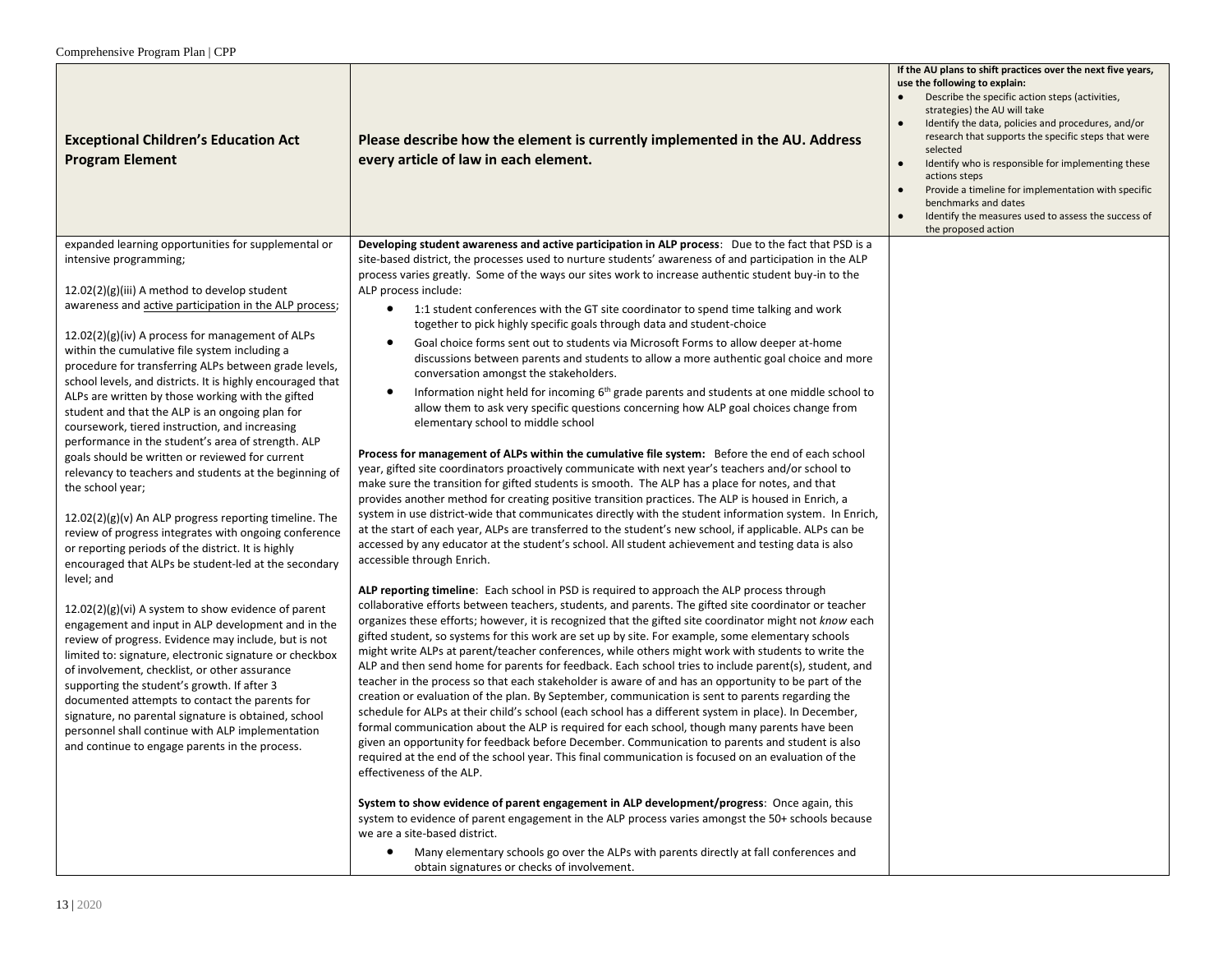| <b>Exceptional Children's Education Act</b><br><b>Program Element</b>                                                                                                                                                                                                                                                                                                                                                                                                                                                                                                                                                                                                                                                                                                                                                                                                                                 | Please describe how the element is currently implemented in the AU. Address<br>every article of law in each element.                                                                                                                                                                                                                                                                                                                                                                                                                                                                                                                                                                                                                                                                                                                                                                                                                                                                                                                                                                                                                                                                                                                                                                                                                                                                                                              | If the AU plans to shift practices over the next five years,<br>use the following to explain:<br>Describe the specific action steps (activities,<br>strategies) the AU will take<br>Identify the data, policies and procedures, and/or<br>research that supports the specific steps that were<br>selected<br>Identify who is responsible for implementing these<br>actions steps<br>Provide a timeline for implementation with specific<br>benchmarks and dates<br>Identify the measures used to assess the success of<br>the proposed action |
|-------------------------------------------------------------------------------------------------------------------------------------------------------------------------------------------------------------------------------------------------------------------------------------------------------------------------------------------------------------------------------------------------------------------------------------------------------------------------------------------------------------------------------------------------------------------------------------------------------------------------------------------------------------------------------------------------------------------------------------------------------------------------------------------------------------------------------------------------------------------------------------------------------|-----------------------------------------------------------------------------------------------------------------------------------------------------------------------------------------------------------------------------------------------------------------------------------------------------------------------------------------------------------------------------------------------------------------------------------------------------------------------------------------------------------------------------------------------------------------------------------------------------------------------------------------------------------------------------------------------------------------------------------------------------------------------------------------------------------------------------------------------------------------------------------------------------------------------------------------------------------------------------------------------------------------------------------------------------------------------------------------------------------------------------------------------------------------------------------------------------------------------------------------------------------------------------------------------------------------------------------------------------------------------------------------------------------------------------------|-----------------------------------------------------------------------------------------------------------------------------------------------------------------------------------------------------------------------------------------------------------------------------------------------------------------------------------------------------------------------------------------------------------------------------------------------------------------------------------------------------------------------------------------------|
|                                                                                                                                                                                                                                                                                                                                                                                                                                                                                                                                                                                                                                                                                                                                                                                                                                                                                                       | At secondary schools, often the evidence is provided in the form of emails between the site<br>٠<br>coordinator and the parents or done via Microsoft or Google forms. GT site coordinators<br>reach out to GT parents throughout the ALP process to allow them to offer input on their<br>child's ALP goal of choice. There are some middle schools that do ALP work with parents<br>and students still at parent conferences, but most schools do the work electronically.<br>With the adoption of the Xello online platform, our high school ALP goals will be much more<br>$\bullet$<br>visible to parents/guardians in real time, so the ability to engage them in the process of the<br>blended ALP/ICAP goals is much improved.                                                                                                                                                                                                                                                                                                                                                                                                                                                                                                                                                                                                                                                                                            |                                                                                                                                                                                                                                                                                                                                                                                                                                                                                                                                               |
| Programming 12.02(2)(h)<br>12.02(2)(h)(i) The program plan shall describe the<br>programming components, options, and strategies<br>that will be implemented by the AU and schools to<br>appropriately address the educational needs of gifted<br>students. Programming shall match the academic<br>strengths and interests of the gifted student. Other<br>educational or affective needs shall be addressed<br>according to the individual student's profile.<br>Programming components, options, and strategies<br>shall include, but need not be limited to:                                                                                                                                                                                                                                                                                                                                      | Poudre School District serves 30,000 students and includes 52 schools and five charter schools. Each<br>school makes decisions about gifted services based on funding, resources, and the needs of the<br>student population. Tier II and Tier III interventions for gifted are determined by the school. The<br>process of writing Advanced Learning Plans, which is collaborative and inclusive of students and<br>parents, might generate new needs for services. In the process of writing the ALP, a school can<br>determine what services are needed for areas of giftedness with fewer numbers (for instance,<br>leadership). For more extreme interventions (such as whole-grade acceleration), a team from the<br>school works with the district K-12 Gifted Program Coordinator to make decisions best for the student.<br>While each school might be different in terms of gifted services, PSD does promote school choice. In<br>this sense, the student and parent community have quite a lot of options for gifted programming if<br>they are able to attend their school of choice.                                                                                                                                                                                                                                                                                                                                |                                                                                                                                                                                                                                                                                                                                                                                                                                                                                                                                               |
| 12.02(2)(h)(i)(A) Alignment of the gifted student's<br>assessment data and ALP goals to programming<br>options in the areas of giftedness;<br>12.02(2)(h)(i)(B) Structures or type of delivery by<br>which gifted students are served at the different<br>school levels (e.g., the general classroom, resource<br>location, small instructional group, and/or pullout for<br>direct and extended instruction aligned to strength<br>area);<br>12.02(2)(h)(i)(C) Support in differentiated instruction<br>and methods (e.g., acceleration, cluster grouping and<br>higher order thinking skills);<br>12.02(2)(h)(i)(D) Affective and guidance support<br>systems (e.g., social skills training, early college and<br>career planning);<br>12.02(2)(h)(i)(E) Diverse content options provided for<br>gifted students in their areas of strength (e.g.,<br>mentorship, Socratic seminars, advanced math, | The following are common services offered in Poudre School District. Not all services are offered at<br>each school.<br>(https://www.psdschools.org/academics/gifted-and-talented/program-options)<br><b>Elementary Schools:</b><br>Enrichment: Enrichment extends the curriculum. The structure in which it is offered is<br>$\bullet$<br>sometimes a "pull-out" setting once or multiple times per week<br>Acceleration: Acceleration has many different meanings. It can exist as either replacement<br>٠<br>curriculum with the content of a higher grade-level or a mixture of the current grade level<br>and the next grade level's content.<br>In-class Differentiation: This service is offered by teachers within the classroom setting.<br>٠<br>Teachers pre-assess and adjust the curriculum as needed to create respectful tasks for<br>advanced learners. Some strategies might include accelerated pace, choice in content,<br>open-ended projects, more complexity and depth, etc. It is important to consider that<br>differentiation should not result in MORE work for a gifted learner.<br>After school enrichment opportunities: Some of these might include activities like Lego<br>$\bullet$<br>Robotics, Math Counts, Math Olympiad, or Odyssey of the Mind. These should not be the<br>only services a school offers for advanced learners; however, they are a great addition to<br>the menu of options. |                                                                                                                                                                                                                                                                                                                                                                                                                                                                                                                                               |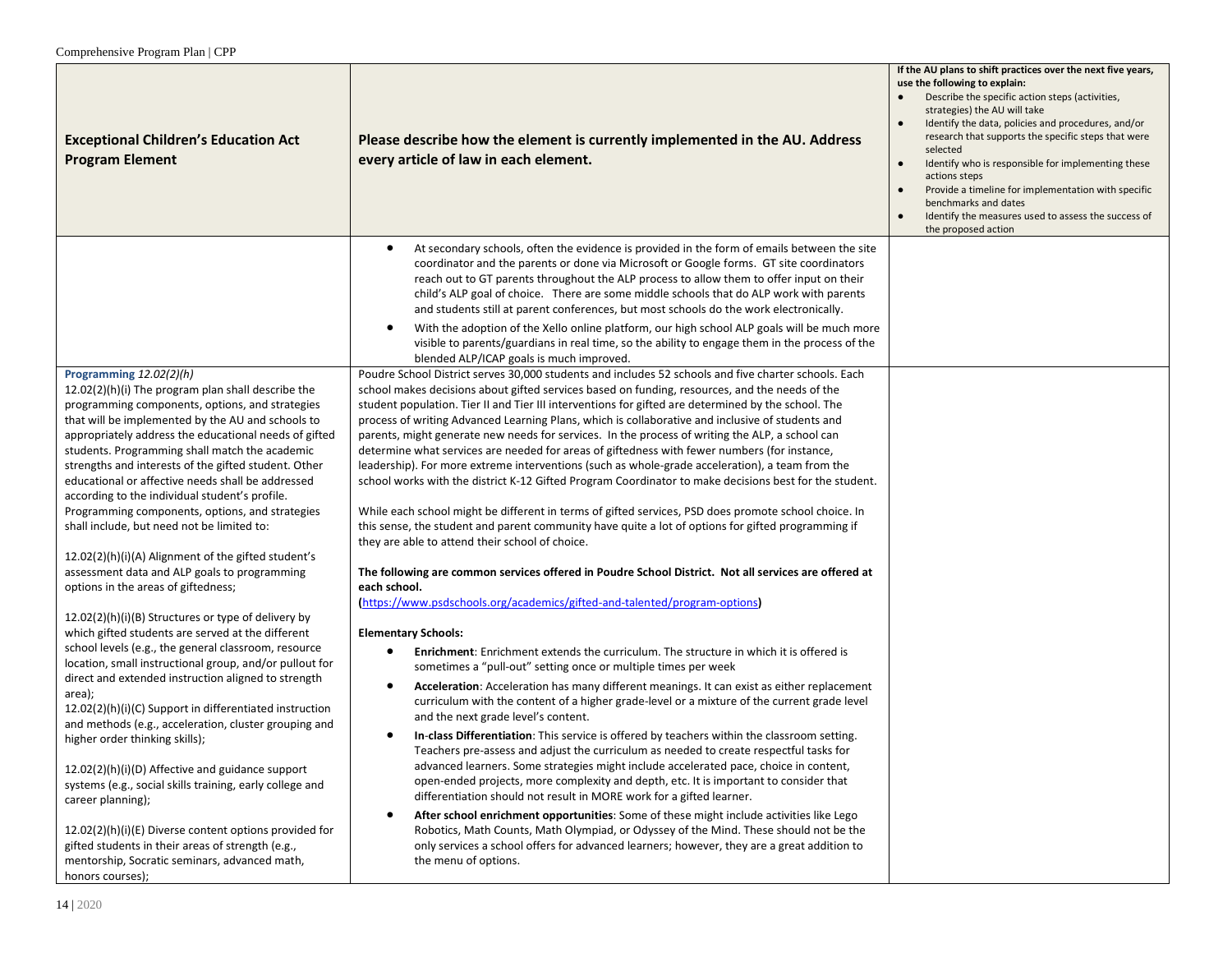| <b>Exceptional Children's Education Act</b><br><b>Program Element</b>                                                                                                                                                                                                                                                                | Please describe how the element is currently implemented in the AU. Address<br>every article of law in each element.                                                                                                                                                                                                                                                                                                                                                                                                                                                            | If the AU plans to shift practices over the next five years,<br>use the following to explain:<br>Describe the specific action steps (activities,<br>strategies) the AU will take<br>Identify the data, policies and procedures, and/or<br>research that supports the specific steps that were<br>selected<br>Identify who is responsible for implementing these<br>$\bullet$<br>actions steps<br>Provide a timeline for implementation with specific<br>benchmarks and dates<br>Identify the measures used to assess the success of<br>the proposed action |
|--------------------------------------------------------------------------------------------------------------------------------------------------------------------------------------------------------------------------------------------------------------------------------------------------------------------------------------|---------------------------------------------------------------------------------------------------------------------------------------------------------------------------------------------------------------------------------------------------------------------------------------------------------------------------------------------------------------------------------------------------------------------------------------------------------------------------------------------------------------------------------------------------------------------------------|------------------------------------------------------------------------------------------------------------------------------------------------------------------------------------------------------------------------------------------------------------------------------------------------------------------------------------------------------------------------------------------------------------------------------------------------------------------------------------------------------------------------------------------------------------|
| 12.02(2)(h)(i)(F) The means by which articulation for<br>preschool (if applicable) through grade 12 is planned                                                                                                                                                                                                                       | Cluster Grouping: This practice allows schools to "cluster" gifted learners in one classroom<br>$\bullet$<br>so that the teacher can effectively differentiate for a larger group of students. This is an<br>example of a structure for providing differentiation or other gifted services.                                                                                                                                                                                                                                                                                     |                                                                                                                                                                                                                                                                                                                                                                                                                                                                                                                                                            |
| and implemented;<br>12.02(2)(h)(i)(G) Pre-collegiate and/or pre-advanced<br>placement support;                                                                                                                                                                                                                                       | Affective Support: Some elementary schools offer "GT Discussion Groups" in which a<br>$\bullet$<br>counselor or trained teacher gathers GT students to discuss issues that affect their<br>social/emotional well-being. Some of these issues might address peer relationships,<br>academic and achievement expectations, perfectionism, post-secondary preparation,                                                                                                                                                                                                             |                                                                                                                                                                                                                                                                                                                                                                                                                                                                                                                                                            |
| $12.02(2)(h)(i)(H)$ ALP development and reviews<br>conducted through the collaborative efforts of the<br>teacher(s), other school personnel (as needed),<br>parents and the student (as appropriate);                                                                                                                                | challenge, etc.<br>Middle Schools: Middle school programming is very similar to elementary school, with an increased<br>focus on career and post-secondary readiness. Several middle schools cluster identified students into<br>homeroom classes, math classes, and language arts classes. Below are some examples of services at<br>PSD middle schools.                                                                                                                                                                                                                       |                                                                                                                                                                                                                                                                                                                                                                                                                                                                                                                                                            |
| $12.02(2)(h)(i)(l)$ Post-secondary options available to<br>gifted students.<br>12.02(2)(h)(i)(J) Concurrent enrollment opportunities,<br>if indicated by a gifted child's ALP or ICAP. To be<br>considered in an ALP, the AU shall consider the                                                                                      | Advanced Coursework: Courses labeled Honors, IB, or Pre-AP are courses that are designed<br>$\bullet$<br>to meet the needs of advanced learners. While these courses are not exclusively for gifted<br>learners, they do serve a role in the menu of options a school offers gifted students. A good<br>question to ask is "What is the qualitative difference between this advanced course and the<br>regular course?"                                                                                                                                                         |                                                                                                                                                                                                                                                                                                                                                                                                                                                                                                                                                            |
| student's need for appropriate concurrent enrollment,<br>available options, funding, and requirement for<br>administrative approval.                                                                                                                                                                                                 | Accelerated Math: PSD offers students to accelerate into one of two pathways in math: a<br>٠<br>compacted model beginning in fourth grade, and a compacted model beginning in seventh<br>grade. A large body of evidence is used to determine placement into these two pathways.                                                                                                                                                                                                                                                                                                |                                                                                                                                                                                                                                                                                                                                                                                                                                                                                                                                                            |
| 12.02(2)(h)(ii) Students identified with exceptional<br>ability require provisions to develop the areas of<br>strength over time. When underachievement and/or<br>motivational issues are observed behaviors in a gifted<br>student, the ALP team, child study team, or review<br>team shall problem solve in collaboration with the | Extended Learning Opportunities: Some middle schools offer gifted services through the<br>$\bullet$<br>Extended Learning Opportunity (ELO) time that is built into the schedule. In these<br>situations, courses that are more complex or rigorous are offered to gifted learners either in<br>an area of interest, or in a structure that allows gifted students to pursue an area of interest<br>in a more in-depth manner. The titles of these ELO's vary by school.<br>Gifted Class: Some middle schools offer a "Gifted and Talented" class that replaces the<br>$\bullet$ |                                                                                                                                                                                                                                                                                                                                                                                                                                                                                                                                                            |
| family, the student, and appropriate staff.                                                                                                                                                                                                                                                                                          | regular course. For example, students might take a "Gifted Language Arts" class if they are<br>identified gifted in Language Arts or be a part of a Gifted Advisory class to allow them to<br>spend time working each day with like-minded peers.                                                                                                                                                                                                                                                                                                                               |                                                                                                                                                                                                                                                                                                                                                                                                                                                                                                                                                            |
|                                                                                                                                                                                                                                                                                                                                      | Affective Support: Some middle schools offer "Gifted Discussion Groups" in which a<br>٠<br>counselor or trained teacher gathers gifted students to discuss issues that affect their<br>social/emotional well-being. Some of these issues might address peer relationships,<br>academic and achievement expectations, perfectionism, post-secondary preparation,<br>challenge, etc.                                                                                                                                                                                              |                                                                                                                                                                                                                                                                                                                                                                                                                                                                                                                                                            |
|                                                                                                                                                                                                                                                                                                                                      | In-class Differentiation: This service is offered by teachers within the classroom setting.<br>$\bullet$<br>Teachers pre-assess and adjust the curriculum as needed to create respectful tasks for<br>advanced learners. Some strategies might include accelerated pace, choice in content,<br>open-ended projects, more complexity and depth, etc. It is important to consider that<br>differentiation should not result in MORE work for a gifted learner.                                                                                                                    |                                                                                                                                                                                                                                                                                                                                                                                                                                                                                                                                                            |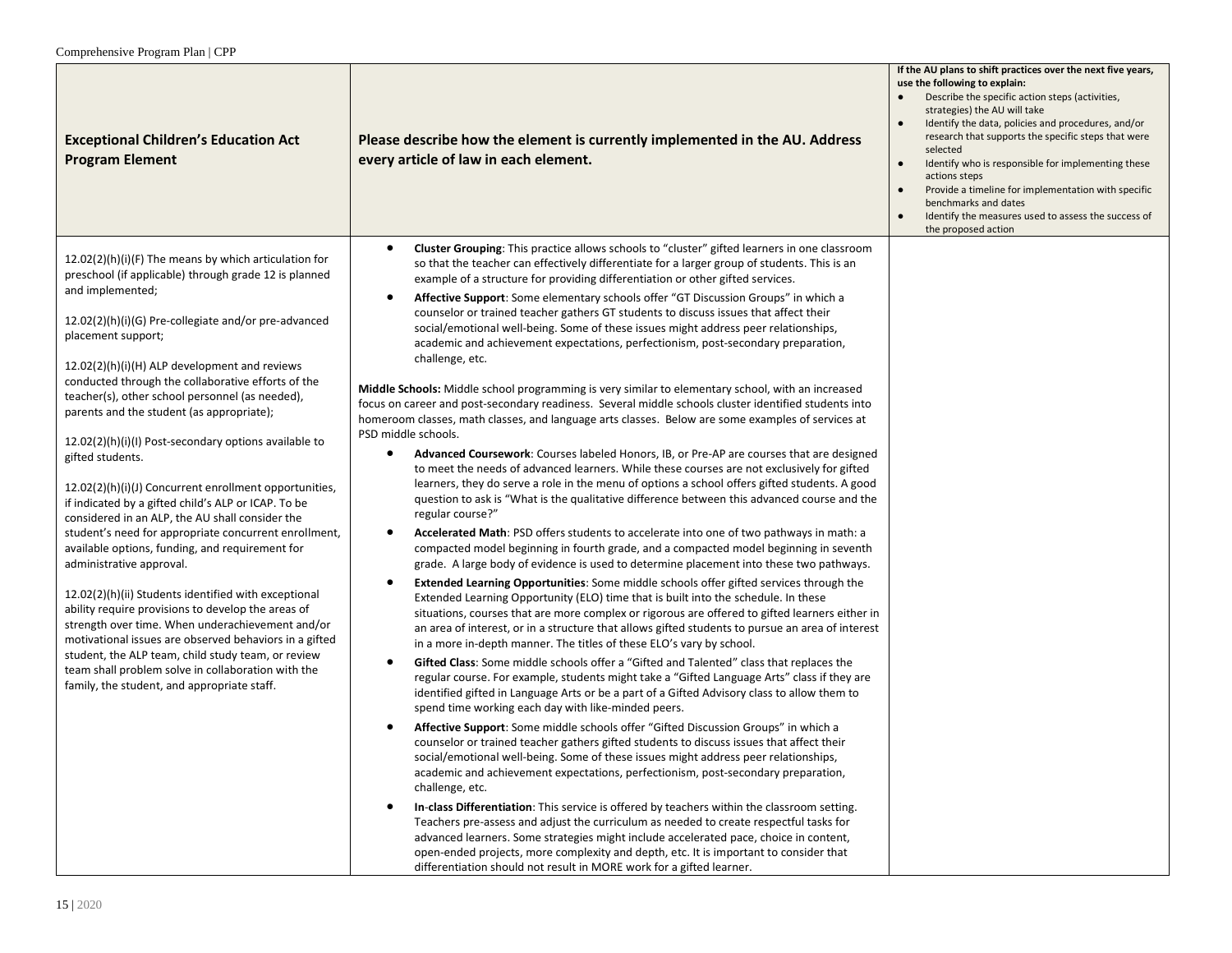| <b>Exceptional Children's Education Act</b><br><b>Program Element</b> | Please describe how the element is currently implemented in the AU. Address<br>every article of law in each element.                                                                                                                                                                                                                                                                                                                                          | If the AU plans to shift practices over the next five years,<br>use the following to explain:<br>Describe the specific action steps (activities,<br>strategies) the AU will take<br>Identify the data, policies and procedures, and/or<br>research that supports the specific steps that were<br>selected<br>Identify who is responsible for implementing these<br>$\bullet$<br>actions steps<br>Provide a timeline for implementation with specific<br>benchmarks and dates<br>Identify the measures used to assess the success of<br>the proposed action |
|-----------------------------------------------------------------------|---------------------------------------------------------------------------------------------------------------------------------------------------------------------------------------------------------------------------------------------------------------------------------------------------------------------------------------------------------------------------------------------------------------------------------------------------------------|------------------------------------------------------------------------------------------------------------------------------------------------------------------------------------------------------------------------------------------------------------------------------------------------------------------------------------------------------------------------------------------------------------------------------------------------------------------------------------------------------------------------------------------------------------|
|                                                                       | $\bullet$<br>After school enrichment opportunities: While these are excellent options for students to<br>pursue an area of interest at deeper levels, these should not be the only services a school<br>offers for advanced learners. They are, however, a great addition to the menu of options.                                                                                                                                                             |                                                                                                                                                                                                                                                                                                                                                                                                                                                                                                                                                            |
|                                                                       | Career and Postsecondary Readiness: Schools offer field trips to college honors programs,<br>$\bullet$<br>bring in speakers, and offer mentorship opportunities.                                                                                                                                                                                                                                                                                              |                                                                                                                                                                                                                                                                                                                                                                                                                                                                                                                                                            |
|                                                                       | <b>High School:</b>                                                                                                                                                                                                                                                                                                                                                                                                                                           |                                                                                                                                                                                                                                                                                                                                                                                                                                                                                                                                                            |
|                                                                       | $\bullet$<br>Affective Support: Some high schools offer "Gifted Discussion Groups" in which a counselor<br>or trained teacher gathers gifted students to discuss issues that affect their<br>social/emotional well-being. Some of these issues might address peer relationships,<br>academic and achievement expectations, perfectionism, post-secondary preparation,<br>challenge, etc.                                                                      |                                                                                                                                                                                                                                                                                                                                                                                                                                                                                                                                                            |
|                                                                       | In-class Differentiation: This service is offered by teachers within the classroom setting.<br>٠<br>Teachers pre-assess and adjust the curriculum as needed in order to create respectful tasks<br>for advanced learners. Some strategies might include accelerated pace, choice in content,<br>open-ended projects, more complexity and depth, etc. It is important to consider that<br>differentiation should not result in MORE work for a gifted learner. |                                                                                                                                                                                                                                                                                                                                                                                                                                                                                                                                                            |
|                                                                       | After school enrichment opportunities: While these are excellent options for students to<br>$\bullet$<br>pursue an area of interest at deeper levels, these should not be the only services a school<br>offers for advanced learners. They are, however, a great addition to the menu of options.                                                                                                                                                             |                                                                                                                                                                                                                                                                                                                                                                                                                                                                                                                                                            |
|                                                                       | Advanced Coursework: AP and IB courses offer a higher level of rigor for gifted learners.<br>$\bullet$<br>These courses, while they are not a "gifted program" are a great component to a<br>school's overall GT program, which should include options for students to learn at advanced<br>and rigorous levels.                                                                                                                                              |                                                                                                                                                                                                                                                                                                                                                                                                                                                                                                                                                            |
|                                                                       | College Credit Programs for PSD Students: College classes are available at PSD high schools,<br>٠<br>Front Range Community College, Aims Community College, Colorado State University, and<br>through CU-Succeed. There are both PSD-paid tuition options and Student-paid tuition<br>options.                                                                                                                                                                |                                                                                                                                                                                                                                                                                                                                                                                                                                                                                                                                                            |
|                                                                       | Career and Postsecondary Readiness: Schools offer field trips to college honors programs,<br>$\bullet$<br>bring in speakers, and offer mentorship opportunities.                                                                                                                                                                                                                                                                                              |                                                                                                                                                                                                                                                                                                                                                                                                                                                                                                                                                            |
|                                                                       | PSD Futures Lab: Students can take courses that deepen their learning in interest areas and<br>$\bullet$<br>help develop career skills. They can earn industry-recognized credentials in a variety of<br>fields.                                                                                                                                                                                                                                              |                                                                                                                                                                                                                                                                                                                                                                                                                                                                                                                                                            |
|                                                                       | NoCo Inspire: NoCo Inspire given PSD high school students a chance to explore careers and<br>$\bullet$<br>industries by connection them with local employers and community mentors. The goals are<br>to give students career readiness skills by having them interact and build relationships with<br>businesses and future employers, and to support a sustainable future workforce.                                                                         |                                                                                                                                                                                                                                                                                                                                                                                                                                                                                                                                                            |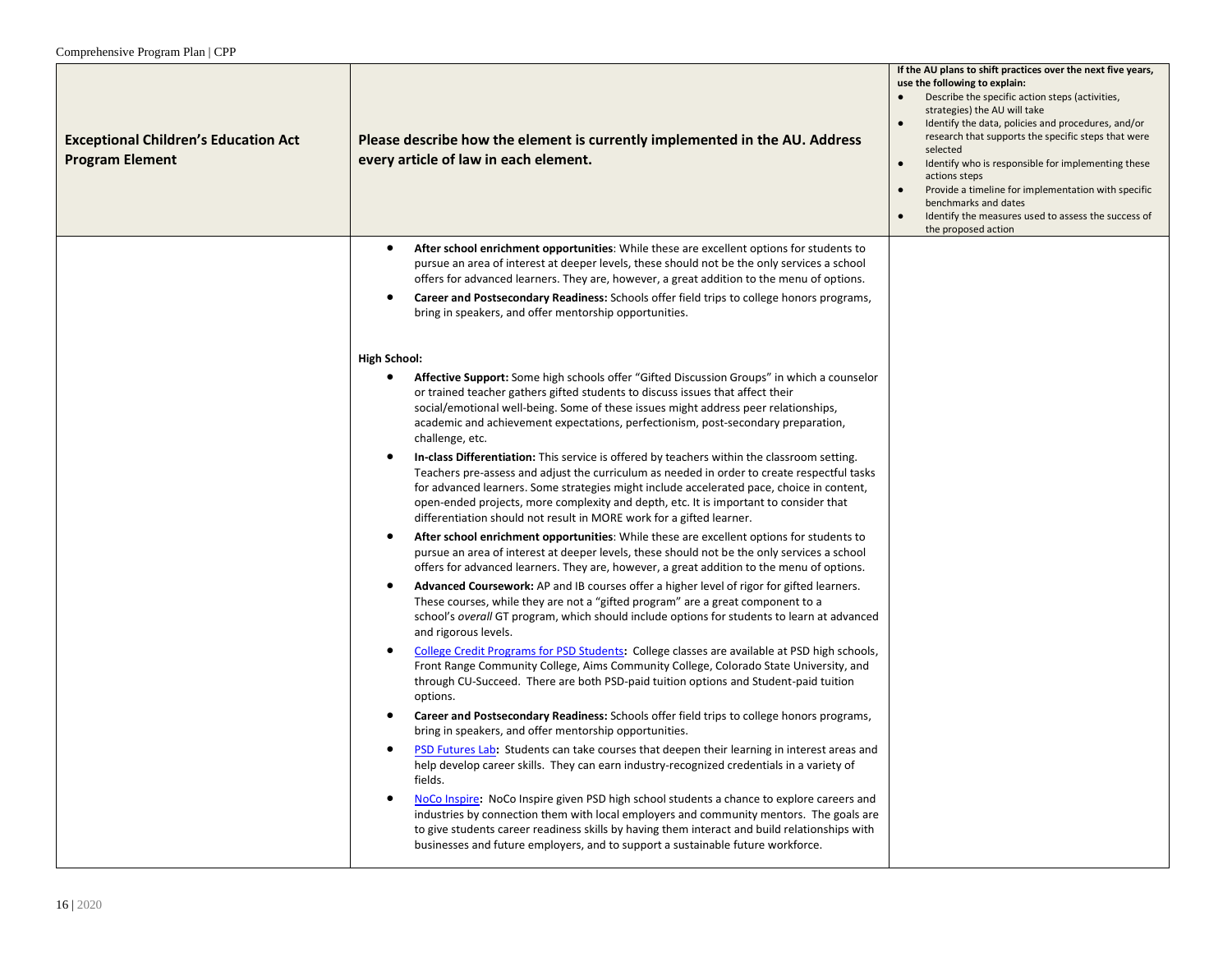| <b>Exceptional Children's Education Act</b><br><b>Program Element</b>                                                                                                                                                                                                                                                                                                                                                                                                                                                                                                                                                                                                                                                                                                                                                                                                                                                                                   | Please describe how the element is currently implemented in the AU. Address<br>every article of law in each element.                                                                                                                                                                                                                                                                                                                                                                                                                                                                                                                                                                                                                                                                                                                                                                                                                                                                                                                                                                                                                                                                                                                                                                                                                                                                                                                                                                                                                                                                                                                                                                                                                                         | If the AU plans to shift practices over the next five years,<br>use the following to explain:<br>Describe the specific action steps (activities,<br>strategies) the AU will take<br>Identify the data, policies and procedures, and/or<br>$\bullet$<br>research that supports the specific steps that were<br>selected<br>Identify who is responsible for implementing these<br>$\bullet$<br>actions steps<br>Provide a timeline for implementation with specific<br>benchmarks and dates<br>Identify the measures used to assess the success of<br>$\bullet$<br>the proposed action |
|---------------------------------------------------------------------------------------------------------------------------------------------------------------------------------------------------------------------------------------------------------------------------------------------------------------------------------------------------------------------------------------------------------------------------------------------------------------------------------------------------------------------------------------------------------------------------------------------------------------------------------------------------------------------------------------------------------------------------------------------------------------------------------------------------------------------------------------------------------------------------------------------------------------------------------------------------------|--------------------------------------------------------------------------------------------------------------------------------------------------------------------------------------------------------------------------------------------------------------------------------------------------------------------------------------------------------------------------------------------------------------------------------------------------------------------------------------------------------------------------------------------------------------------------------------------------------------------------------------------------------------------------------------------------------------------------------------------------------------------------------------------------------------------------------------------------------------------------------------------------------------------------------------------------------------------------------------------------------------------------------------------------------------------------------------------------------------------------------------------------------------------------------------------------------------------------------------------------------------------------------------------------------------------------------------------------------------------------------------------------------------------------------------------------------------------------------------------------------------------------------------------------------------------------------------------------------------------------------------------------------------------------------------------------------------------------------------------------------------|--------------------------------------------------------------------------------------------------------------------------------------------------------------------------------------------------------------------------------------------------------------------------------------------------------------------------------------------------------------------------------------------------------------------------------------------------------------------------------------------------------------------------------------------------------------------------------------|
|                                                                                                                                                                                                                                                                                                                                                                                                                                                                                                                                                                                                                                                                                                                                                                                                                                                                                                                                                         | NOTE: At all levels of gifted services in PSD, if a GT student struggles with underachievement, anxiety,<br>or any other number of social emotional issues, that student is referred to the school MTSS Team to<br>look at possible interventions and supports needed. The GT site coordinator and that student's<br>teachers would be a part of the data gathering for the MTSS Team.                                                                                                                                                                                                                                                                                                                                                                                                                                                                                                                                                                                                                                                                                                                                                                                                                                                                                                                                                                                                                                                                                                                                                                                                                                                                                                                                                                       |                                                                                                                                                                                                                                                                                                                                                                                                                                                                                                                                                                                      |
| Evaluation and Accountability Procedures 12.02(2)(i)<br>The comprehensive program plan shall describe the<br>AU's procedures for evaluation and accountability<br>including, but not limited to:<br>12.02(2)(i)(i) Unified improvement plan addendum<br>methods by which gifted student performance is<br>monitored and measured for continual learning<br>progress and how such methods align with the state<br>accreditation process (e.g., annual UIP gifted<br>education addendum, multi-district/BOCES summary,<br>intervention progress monitoring data sources, ALP<br>goals, and performance, district, and/or state<br>assessment data). These methods include UIP<br>elements such as annual gifted student performance<br>target(s) and an action plan to meet the target(s) and<br>a timeline to report on progress toward targets;<br>12.02(2)(i)(ii) Methods by which student affective<br>growth is monitored and measured for continual | PSD relies on several processes to evaluate gifted performance. PSD staff annually monitors and<br>reflects on gifted performance on the School and District Performance Frameworks. Staff also monitor<br>and respond to formative data reported via the district's data dashboards (System Insight). Annually,<br>district staff report to the PSD Board of Education and district community data via our annual<br>Monitoring Report. The DE Monitoring Report communicates data on student progress toward 15<br>district-wide targets. This data is disaggregated to include gifted students, and improvement plans<br>(UIP) include action steps that reflect major improvement strategies in the district. Any stakeholder is<br>able to view the documents and systems that hold this disaggregated data by looking at the links at the<br>Poudre R-1 UIP on the CDE website-these documents and links are listed at the bottom of the<br>Narrative on Data Analysis and Root Cause Identification page.<br>Monitoring Affective Growth: Affective growth is measured in two ways in Poudre School<br>District. One, data is collected on both the student and parent surveys in regard to opportunities for<br>meeting the affective needs of gifted learners. In addition, all ALP goals are required to be<br>measurable. Schools measure affective goals in a variety of ways, from written reflections to rubrics<br>and more.<br>GT Student Performance and Reporting: In addition to goals on the UIP addendum, individual PSD<br>schools look at data for gifted learners each year and develop site improvement plan goals based on<br>the data they receive. A team of parents, teachers, and administrators from each building spend time |                                                                                                                                                                                                                                                                                                                                                                                                                                                                                                                                                                                      |
| development (e.g., rubrics for personal journals and<br>anecdotal data, student surveys, demonstration of<br>self-advocacy, and student career and/or college<br>plans);<br>12.02(2)(i)(iii) Methods for ensuring that gifted<br>student performance (achievement and growth) and<br>reporting are consistent with state accreditation and<br>accountability requirements (i.e., disaggregation of<br>state assessment data for gifted students,<br>identification of discrepancies in the data, goal setting<br>and demonstration of achievement and growth); and<br>12.02(2)(i)(iv) Methods for self-evaluation of the<br>gifted program including a schedule for periodic<br>feedback and review (e.g., review of gifted policy,<br>goals, identification process, programming<br>components, personnel, budget and reporting                                                                                                                        | going through the data to make these decisions.<br>Methods of Program Self-Evaluation and Sharing of this Information: Every two years, PSD sends out<br>surveys to all identified gifted students and to all parents of gifted learners to gather feedback from<br>students on their thoughts regarding ALPs, programming, and more. These surveys allow both schools<br>and the district as a whole to evaluate programming options, communication, identification processes,<br>and more. Data is shared school-by-school and is also disaggregated at the district level to look for<br>trends. The trends that are found within the district are shared with the GT Advisory Board for further<br>discussion.<br>In addition to schools looking at data to make informed decisions regarding their gifted population, the<br>PSD Gifted Advisory Board, made up of district parents, educators, and community stakeholders, also<br>goes through the data each year to look for trends and make suggestions for next steps at the district<br>level. Many of the parent representatives on the committee also serve on their school accountability<br>committees, so they can report the information back to their schools as well.<br>NOTE: The COVID-19 pandemic has had a direct effect on PSD's assessment testing windows,<br>assessment data available, referral processes, in-person learning, and more. PSD expects that this                                                                                                                                                                                                                                                                                                                   |                                                                                                                                                                                                                                                                                                                                                                                                                                                                                                                                                                                      |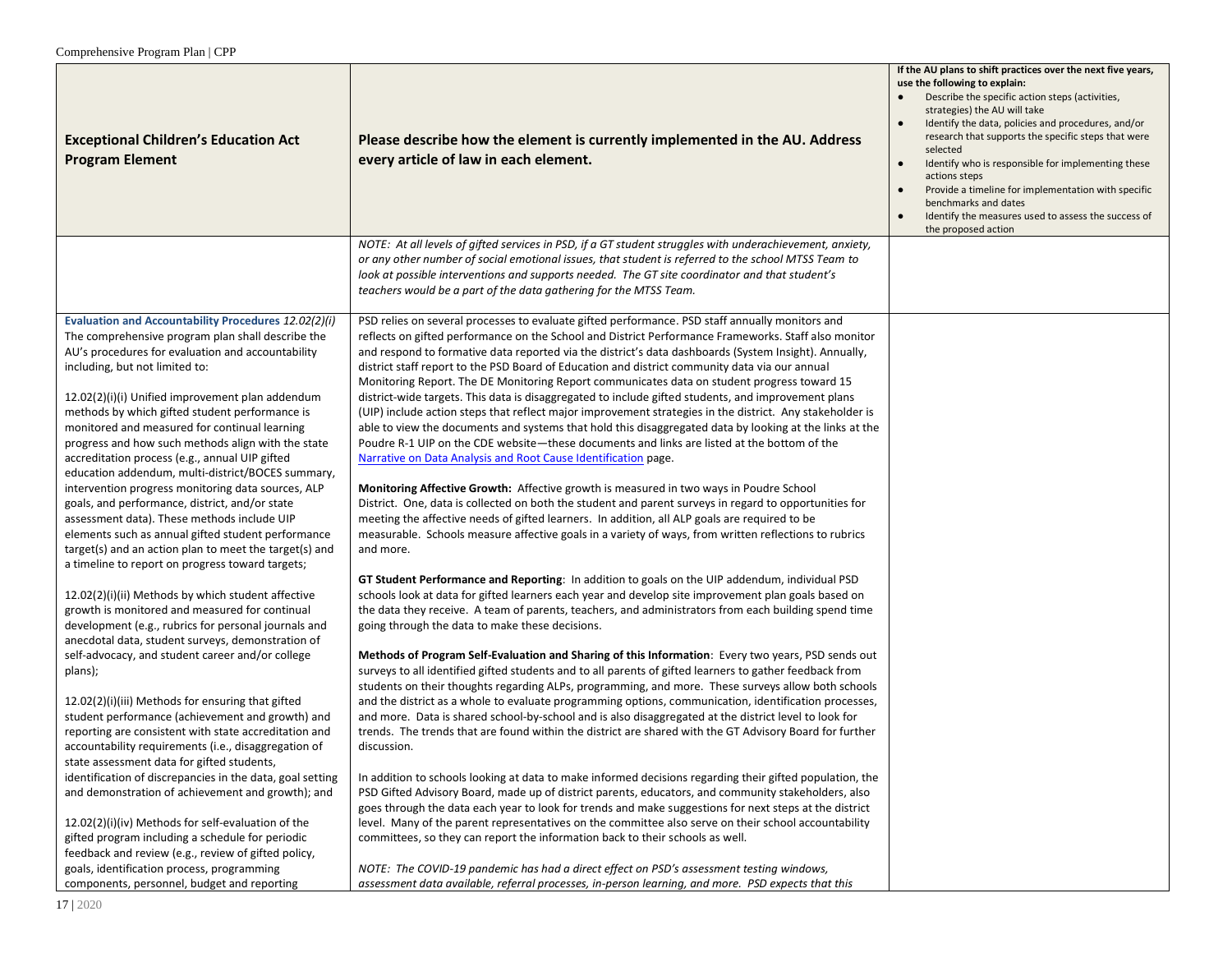| <b>Exceptional Children's Education Act</b><br><b>Program Element</b>                                                                                                                                                                                                                                                                                                                                                                                                                                                                                                                                                                         | Please describe how the element is currently implemented in the AU. Address<br>every article of law in each element.                                                                                                                                                                                                                                                                                                                                                                                                                                                                                                                                                                                                                                                                                                                                                                                                                                                                                                                                                  | If the AU plans to shift practices over the next five years,<br>use the following to explain:<br>Describe the specific action steps (activities,<br>strategies) the AU will take<br>Identify the data, policies and procedures, and/or<br>research that supports the specific steps that were<br>selected<br>Identify who is responsible for implementing these<br>$\bullet$<br>actions steps<br>Provide a timeline for implementation with specific<br>$\bullet$<br>benchmarks and dates<br>Identify the measures used to assess the success of<br>the proposed action |
|-----------------------------------------------------------------------------------------------------------------------------------------------------------------------------------------------------------------------------------------------------------------------------------------------------------------------------------------------------------------------------------------------------------------------------------------------------------------------------------------------------------------------------------------------------------------------------------------------------------------------------------------------|-----------------------------------------------------------------------------------------------------------------------------------------------------------------------------------------------------------------------------------------------------------------------------------------------------------------------------------------------------------------------------------------------------------------------------------------------------------------------------------------------------------------------------------------------------------------------------------------------------------------------------------------------------------------------------------------------------------------------------------------------------------------------------------------------------------------------------------------------------------------------------------------------------------------------------------------------------------------------------------------------------------------------------------------------------------------------|-------------------------------------------------------------------------------------------------------------------------------------------------------------------------------------------------------------------------------------------------------------------------------------------------------------------------------------------------------------------------------------------------------------------------------------------------------------------------------------------------------------------------------------------------------------------------|
| practices, and the impact of gifted programming on<br>student achievement and progress); and<br>12.02(2)(i)(v) Methods by which parents, educators,<br>and other required persons are informed about the<br>methods described in 12.02(2)(i)(i-iv) above.                                                                                                                                                                                                                                                                                                                                                                                     | pandemic will continue to impact student data this school year and for potentially several years to<br>come. As a district, will continually monitor student data to ascertain if we need to shift goals based on<br>the impact of Covid 19 both in our instructional model and in our resources available to support all<br>students, including the gifted population.                                                                                                                                                                                                                                                                                                                                                                                                                                                                                                                                                                                                                                                                                               |                                                                                                                                                                                                                                                                                                                                                                                                                                                                                                                                                                         |
| Personnel 12.02(2)(j)<br>12.02(2)(j)(i) The program plan shall describe the<br>personnel who provide instruction, counseling,<br>coordination and other programming for gifted<br>students. Personnel shall be knowledgeable in the<br>characteristics, differentiated instructional methods<br>and competencies in the special education of gifted<br>students. Qualified personnel with endorsement or an<br>advanced degree in gifted education are preferred in<br>specific programs and classrooms consisting of mainly<br>gifted students. Beginning with the 2010-2011 school<br>year, every AU shall employ or contract with a person | Poudre School District employs a district K-12 Gifted Program Coordinator who oversees the<br>management of the program plan, professional development activities, all state-level reporting, budget<br>management, and much more. This district Coordinator is a former Academic Dean at a PSD middle<br>school, has a master's degree in middle school education, has a decade of training and experience in<br>gifted programming, best practices in gifted education, and gifted identification, and is working<br>towards a K-12 gifted education endorsement as well. The district also employs three part time gifted<br>identification specialists (all of whom have a master's degree) to support schools in the screening<br>process, referrals, and K-2 identification procedures. Two of these identification specialists have an<br>endorsement in K-12 gifted education, and one is a licensed school psychologist who also holds an<br>admin license.<br>Each school's gifted site coordinator manages GT identification, ALP's and communication with |                                                                                                                                                                                                                                                                                                                                                                                                                                                                                                                                                                         |
| who is responsible for:<br>12.02(2)(j)(i)(A) Management of the program plan;                                                                                                                                                                                                                                                                                                                                                                                                                                                                                                                                                                  | parents, teachers, and administration at the school. This site coordinator might be a counselor or<br>teacher, and staffing percentages are left to schools to decide based on student-based funding.                                                                                                                                                                                                                                                                                                                                                                                                                                                                                                                                                                                                                                                                                                                                                                                                                                                                 |                                                                                                                                                                                                                                                                                                                                                                                                                                                                                                                                                                         |
| 12.02(2)(j)(i)(B) Professional development activities,<br>the purposes of which are:                                                                                                                                                                                                                                                                                                                                                                                                                                                                                                                                                          | In some cases, multiple teachers offer gifted services. In core-academic areas, highly qualified teachers<br>teach gifted learners. The site coordinator attends the required gifted site coordinator training each<br>August as well as the quarterly meetings required by the district. GT site coordinators receive a<br>stipend. It is required by the assistant superintendents that all sites maintain a certified teacher or                                                                                                                                                                                                                                                                                                                                                                                                                                                                                                                                                                                                                                   |                                                                                                                                                                                                                                                                                                                                                                                                                                                                                                                                                                         |
| $12.02(2)(j)(i)(B)(I)$ To improve and enhance the skills,<br>knowledge and expertise of teachers and other<br>personnel who provide instruction and other<br>supportive services to gifted students; and                                                                                                                                                                                                                                                                                                                                                                                                                                      | counselor who is the gifted site coordinator.<br>Some paraprofessionals offer enrichment opportunities to identified gifted students, but<br>paraprofessionals do not offer replacement curriculum for gifted students as the primary educator of                                                                                                                                                                                                                                                                                                                                                                                                                                                                                                                                                                                                                                                                                                                                                                                                                     |                                                                                                                                                                                                                                                                                                                                                                                                                                                                                                                                                                         |
| $12.02(2)(i)(i)(B)(II)$ To increase, to the extent<br>practicable, the number of qualified personnel<br>providing instruction to gifted students.                                                                                                                                                                                                                                                                                                                                                                                                                                                                                             | gifted services.<br>Administrators are provided with a list of interview questions and look-fors when hiring gifted<br>education teachers. Sometimes the district gifted coordinator is invited to be part of the interview<br>process.                                                                                                                                                                                                                                                                                                                                                                                                                                                                                                                                                                                                                                                                                                                                                                                                                               |                                                                                                                                                                                                                                                                                                                                                                                                                                                                                                                                                                         |
| 12.02(2)(j)(ii) The AU shall make good faith effort to<br>hire and retain on at least a halftime basis one<br>qualified person to administer and monitor the<br>implementation of the AU's gifted program.                                                                                                                                                                                                                                                                                                                                                                                                                                    | The district gifted coordinator provides information for all PSD employees on the district website and<br>through district emails about opportunities for advanced degrees and endorsement opportunities in<br>gifted education. The district gifted coordinator works with the University of Northern Colorado and<br>Regis University to promote and communicate information nights for prospective students.                                                                                                                                                                                                                                                                                                                                                                                                                                                                                                                                                                                                                                                       |                                                                                                                                                                                                                                                                                                                                                                                                                                                                                                                                                                         |
| 12.02(2)(j)(iii) Administrative units should consider<br>employing sufficient personnel for ALP writing and<br>monitoring and differentiated instruction for gifted<br>students.                                                                                                                                                                                                                                                                                                                                                                                                                                                              | In addition to encouraging a master's in gifted education or endorsement in gifted education, the<br>district gifted coordinator also coordinates a variety of opportunities for teachers of gifted learners to<br>gain expertise in working with gifted students. The following opportunities are not required, (except                                                                                                                                                                                                                                                                                                                                                                                                                                                                                                                                                                                                                                                                                                                                              |                                                                                                                                                                                                                                                                                                                                                                                                                                                                                                                                                                         |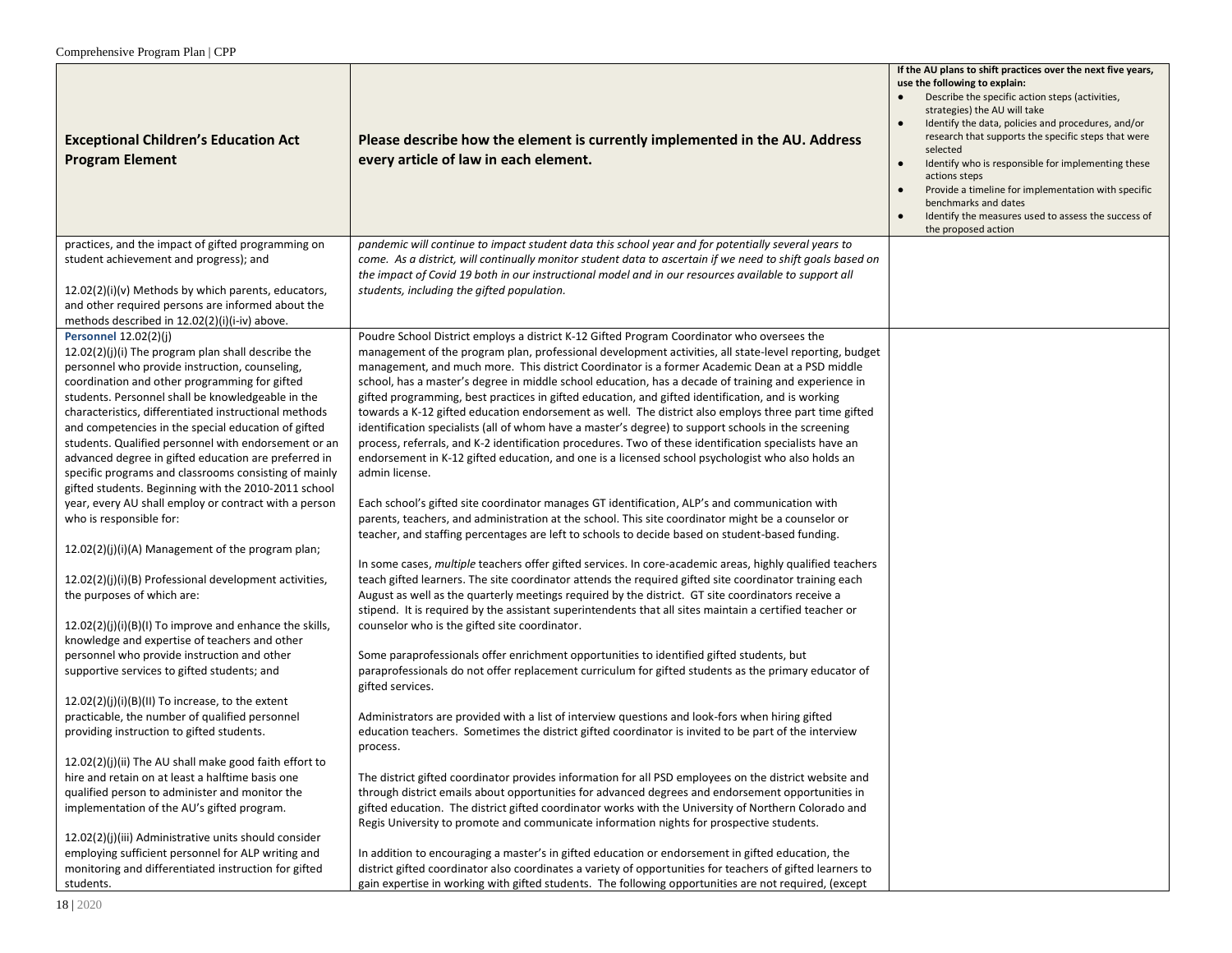| <b>Exceptional Children's Education Act</b><br><b>Program Element</b>                                                                                                                                                                                                                                                                                                                                                                                                                                                                                                                                                                                                                                                                                                                                                                                                                                                                                                                                                                                                                                                                                                                                                                                                                                                                   | Please describe how the element is currently implemented in the AU. Address<br>every article of law in each element.                                                                                                                                                                                                                                                                                                                                                                                                                                                                                                                                                                                                                                                                                                                                                                                                                                                                                                                                                                                            | If the AU plans to shift practices over the next five years,<br>use the following to explain:<br>Describe the specific action steps (activities,<br>strategies) the AU will take<br>Identify the data, policies and procedures, and/or<br>$\bullet$<br>research that supports the specific steps that were<br>selected<br>Identify who is responsible for implementing these<br>$\bullet$<br>actions steps<br>Provide a timeline for implementation with specific<br>benchmarks and dates<br>Identify the measures used to assess the success of<br>$\bullet$<br>the proposed action |
|-----------------------------------------------------------------------------------------------------------------------------------------------------------------------------------------------------------------------------------------------------------------------------------------------------------------------------------------------------------------------------------------------------------------------------------------------------------------------------------------------------------------------------------------------------------------------------------------------------------------------------------------------------------------------------------------------------------------------------------------------------------------------------------------------------------------------------------------------------------------------------------------------------------------------------------------------------------------------------------------------------------------------------------------------------------------------------------------------------------------------------------------------------------------------------------------------------------------------------------------------------------------------------------------------------------------------------------------|-----------------------------------------------------------------------------------------------------------------------------------------------------------------------------------------------------------------------------------------------------------------------------------------------------------------------------------------------------------------------------------------------------------------------------------------------------------------------------------------------------------------------------------------------------------------------------------------------------------------------------------------------------------------------------------------------------------------------------------------------------------------------------------------------------------------------------------------------------------------------------------------------------------------------------------------------------------------------------------------------------------------------------------------------------------------------------------------------------------------|--------------------------------------------------------------------------------------------------------------------------------------------------------------------------------------------------------------------------------------------------------------------------------------------------------------------------------------------------------------------------------------------------------------------------------------------------------------------------------------------------------------------------------------------------------------------------------------|
| 12.02(2)(j)(iv) Administrative units should collaborate<br>with universities and colleges for the development of<br>qualified personnel.<br>12.02(2)(j)(v) Personnel responsible for the instruction<br>and learning of gifted students in core academic areas<br>must meet the requirements under federal law for<br>highly qualified teachers.<br>12.02(2)(j)(vi) Paraprofessionals may serve in<br>supportive roles, but may not be the sole instructional<br>provider, nor may such paraprofessionals be funded<br>using state gifted education funds.<br>$12.02(2)(j)(vii)$ The program plan shall also indicate the<br>content of and means by which the AU supports the<br>acquisition and/or improvement of the knowledge<br>and competencies of personnel through appropriate<br>professional development relating to the instruction,<br>programming and counseling for gifted students. (e.g.,<br>induction and in-service programs, job-embedded<br>training and coaching, gifted education workshops or<br>institutes and college coursework). Key topics should<br>include, but need not be limited to, gifted<br>characteristics and myths, differentiated instruction,<br>affective needs, counseling, content instructional<br>options and advanced curricular strategies (e.g.,<br>higher order thinking strategies). | for the required site coordinator Training) but they are highly encouraged for all teachers, counselors,<br>or administrators who work with gifted learners. These opportunities are communicated to district<br>administration as well as principals.<br>Required Gifted Site Coordinator Training: This provides an overview of gifted education in<br>$\bullet$<br>PSD as well as training in identification and ALP management. The ALP and Gifted<br>Identification handbooks are used as resources.<br>Online Professional Development led by teachers with masters or endorsement in gifted<br>$\bullet$<br>education: PSD offers online PD courses (offered through the state) each semester.<br>Fostering Creativity, Affective Guidance, The Gifted Reader, Thinking Skills, and The Gifted<br>Learner are all courses that have been and will be continued to be offered each semester.<br>Summer Institute: Courses during summer institute have included topics such as in-depth<br>$\bullet$<br>studies, concept-based curriculum and tiered-lesson designs, and developing measures for<br>ALPs. |                                                                                                                                                                                                                                                                                                                                                                                                                                                                                                                                                                                      |
| <b>Budget 12.02(2)(k)</b><br>12.02(2)(k)(i) The AU shall include in the annual plan a<br>budget for gifted education which reflects the<br>collaborative efforts of the AU and cost of<br>implementing the program elements and the student<br>goals stated in the annual comprehensive program<br>plan. The budget shall detail the funding committed<br>by the AU and funding requested from the<br>Department. Funding committed by the AU shall be an<br>amount determined by the AU to contribute towards<br>the AU's gifted student education program described<br>in the AU's program plan. Funds requested from the<br>Department may be used for:                                                                                                                                                                                                                                                                                                                                                                                                                                                                                                                                                                                                                                                                              | Poudre School District matches and exceeds the state funding received by the Colorado Department of<br>Education each year. The main funding grant is used to employ the district gifted coordinator, as well<br>as fund gifted identification procedures, professional development, and parent education<br>opportunities. Smaller grants are provided to each school to provide for materials for gifted students,<br>gifted programming, and professional development at the site level. The Universal Screening grant is<br>used to fund our second grade universal CogAT screening.<br>NOTE: As mentioned above, the COVID-19 pandemic has had a direct effect on our district resources.<br>PSD expects that this pandemic will have ongoing impacts on all school programming, including GT<br>programming and supports, due to possible budget constraints and more limited resources over the<br>next several years, and the district will be thoughtful in our GT budget planning.                                                                                                                    |                                                                                                                                                                                                                                                                                                                                                                                                                                                                                                                                                                                      |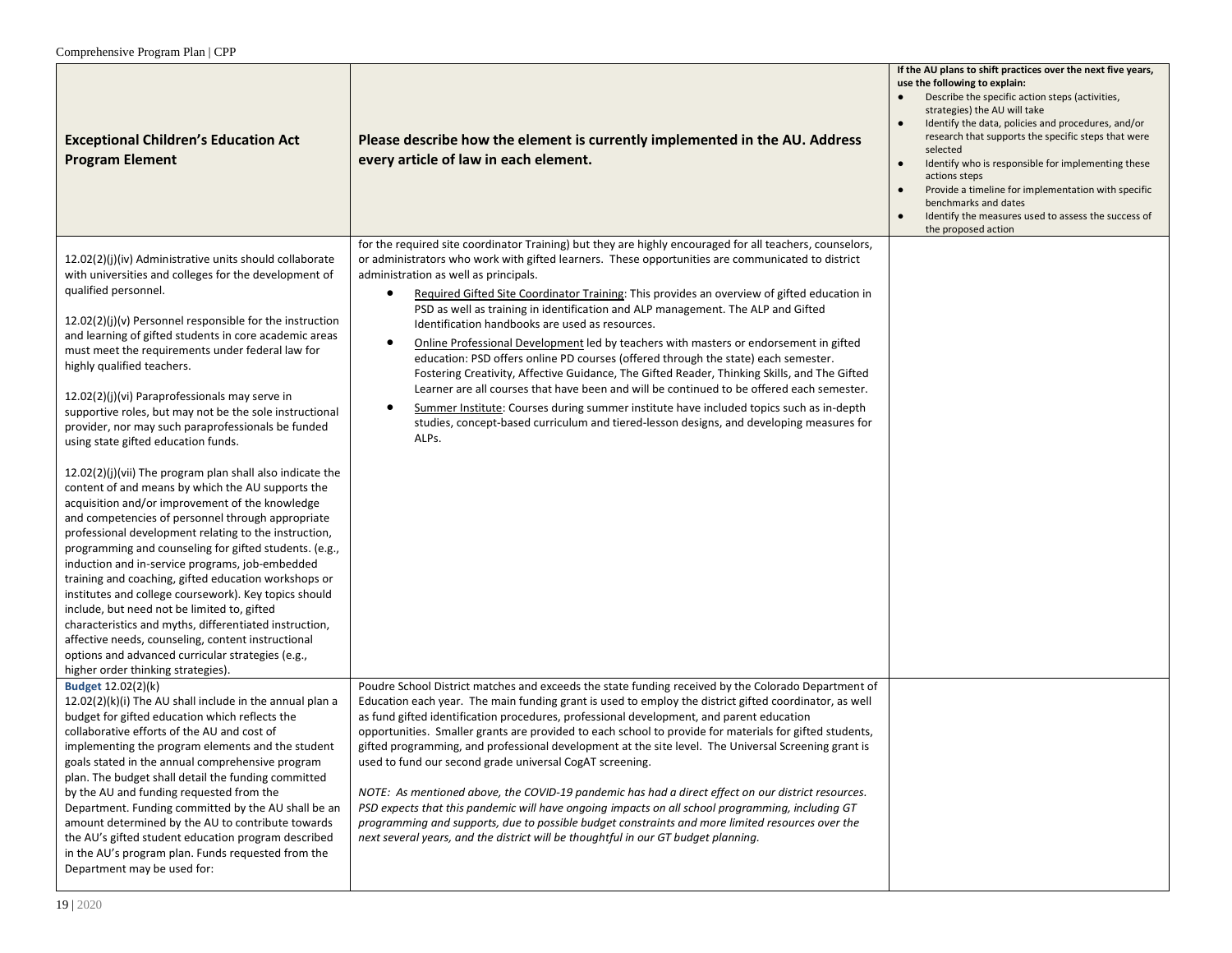| <b>Exceptional Children's Education Act</b><br><b>Program Element</b>                                                                                                                                                                                                                                                             | Please describe how the element is currently implemented in the AU. Address<br>every article of law in each element. | If the AU plans to shift practices over the next five years,<br>use the following to explain:<br>Describe the specific action steps (activities,<br>strategies) the AU will take<br>Identify the data, policies and procedures, and/or<br>$\bullet$<br>research that supports the specific steps that were<br>selected<br>Identify who is responsible for implementing these<br>$\bullet$<br>actions steps<br>Provide a timeline for implementation with specific<br>$\bullet$<br>benchmarks and dates<br>Identify the measures used to assess the success of<br>$\bullet$<br>the proposed action |
|-----------------------------------------------------------------------------------------------------------------------------------------------------------------------------------------------------------------------------------------------------------------------------------------------------------------------------------|----------------------------------------------------------------------------------------------------------------------|---------------------------------------------------------------------------------------------------------------------------------------------------------------------------------------------------------------------------------------------------------------------------------------------------------------------------------------------------------------------------------------------------------------------------------------------------------------------------------------------------------------------------------------------------------------------------------------------------|
| 12.02(2)(k)(i)(A) Salaries for appropriately licensed<br>and endorsed personnel primarily serving gifted<br>students (e.g., gifted education directors,<br>coordinators, resource teachers, counselors and<br>teachers of gifted classrooms);                                                                                     |                                                                                                                      |                                                                                                                                                                                                                                                                                                                                                                                                                                                                                                                                                                                                   |
| $12.02(2)(k)(i)(B)$ Professional development and<br>training relating to gifted education;                                                                                                                                                                                                                                        |                                                                                                                      |                                                                                                                                                                                                                                                                                                                                                                                                                                                                                                                                                                                                   |
| 12.02(2)(k)(i)(C) Programming options and school<br>counseling or affective guidance specific to gifted<br>students and their ALPs;                                                                                                                                                                                               |                                                                                                                      |                                                                                                                                                                                                                                                                                                                                                                                                                                                                                                                                                                                                   |
| 12.02(2)(k)(i)(D) Materials used in instructional<br>programming for gifted education; and                                                                                                                                                                                                                                        |                                                                                                                      |                                                                                                                                                                                                                                                                                                                                                                                                                                                                                                                                                                                                   |
| 12.02(2)(k)(i)(E) Administrative costs (classified or<br>grant fiscal staff), technology, and equipment<br>necessary for the education of gifted students up to<br>ten percent for any one of these limited expenditures,<br>and, not to collectively exceed twenty percent of the<br>total amount requested from the Department. |                                                                                                                      |                                                                                                                                                                                                                                                                                                                                                                                                                                                                                                                                                                                                   |
| 12.02(2)(k)(ii) Administrative units may contract with<br>other AUs to establish and maintain gifted student<br>programs (e.g., art, music, online coursework, and<br>counseling) for the education of gifted children,                                                                                                           |                                                                                                                      |                                                                                                                                                                                                                                                                                                                                                                                                                                                                                                                                                                                                   |
| sharing costs of student programing in accordance<br>with terms of a contract. This action is optional based<br>upon available AU resources, and subject to AU                                                                                                                                                                    |                                                                                                                      |                                                                                                                                                                                                                                                                                                                                                                                                                                                                                                                                                                                                   |
| discretion. An AU with less than six children who need<br>a particular program may purchase services from one<br>or more AUs that provide the appropriate gifted                                                                                                                                                                  |                                                                                                                      |                                                                                                                                                                                                                                                                                                                                                                                                                                                                                                                                                                                                   |
| education program for individual or groups of gifted<br>students. Gifted education personnel in these AUs<br>shall collaborate on the content and monitoring of<br>such contracts.                                                                                                                                                |                                                                                                                      |                                                                                                                                                                                                                                                                                                                                                                                                                                                                                                                                                                                                   |
| Record Keeping 12.05(1)<br>Financial records shall be kept in accordance with<br>generally accepted principles of governmental<br>accounting. Recommended accounting principles are<br>listed in the Financial Policies and Procedures<br>Handbook.                                                                               | You may simply check "yes" if you follow these procedures. If you do not, please explain.<br>⊠ Yes                   |                                                                                                                                                                                                                                                                                                                                                                                                                                                                                                                                                                                                   |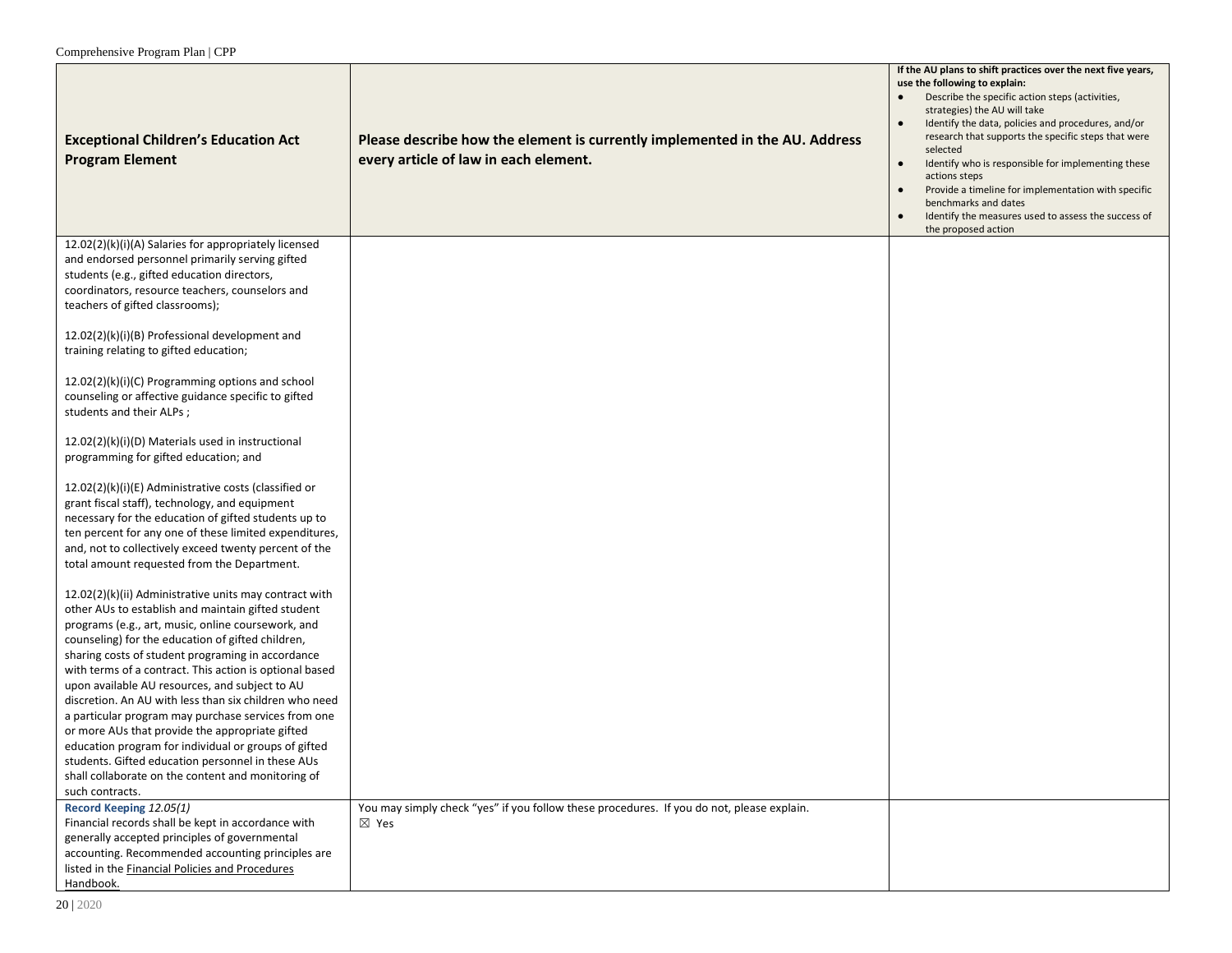| <b>Exceptional Children's Education Act</b><br><b>Program Element</b>                                                                                                                                                                                                                                                                                                                                                                                                                                                                                                                                 | Please describe how the element is currently implemented in the AU. Address<br>every article of law in each element.                                                                                                                                                                                                                                                                                                                                                                                                                                                                                                                  | If the AU plans to shift practices over the next five years,<br>use the following to explain:<br>Describe the specific action steps (activities,<br>strategies) the AU will take<br>Identify the data, policies and procedures, and/or<br>$\bullet$<br>research that supports the specific steps that were<br>selected<br>Identify who is responsible for implementing these<br>$\bullet$<br>actions steps<br>Provide a timeline for implementation with specific<br>$\bullet$<br>benchmarks and dates<br>Identify the measures used to assess the success of<br>$\bullet$<br>the proposed action |
|-------------------------------------------------------------------------------------------------------------------------------------------------------------------------------------------------------------------------------------------------------------------------------------------------------------------------------------------------------------------------------------------------------------------------------------------------------------------------------------------------------------------------------------------------------------------------------------------------------|---------------------------------------------------------------------------------------------------------------------------------------------------------------------------------------------------------------------------------------------------------------------------------------------------------------------------------------------------------------------------------------------------------------------------------------------------------------------------------------------------------------------------------------------------------------------------------------------------------------------------------------|---------------------------------------------------------------------------------------------------------------------------------------------------------------------------------------------------------------------------------------------------------------------------------------------------------------------------------------------------------------------------------------------------------------------------------------------------------------------------------------------------------------------------------------------------------------------------------------------------|
| 12.05(2) Inventory<br>An inventory shall be maintained of all equipment for<br>which funding was received. These records shall be<br>maintained throughout the useful life of the<br>equipment.                                                                                                                                                                                                                                                                                                                                                                                                       |                                                                                                                                                                                                                                                                                                                                                                                                                                                                                                                                                                                                                                       |                                                                                                                                                                                                                                                                                                                                                                                                                                                                                                                                                                                                   |
| 12.05(3) Student Education Records<br>The ALP documents shall be part of the student's<br>cumulative education record.                                                                                                                                                                                                                                                                                                                                                                                                                                                                                |                                                                                                                                                                                                                                                                                                                                                                                                                                                                                                                                                                                                                                       |                                                                                                                                                                                                                                                                                                                                                                                                                                                                                                                                                                                                   |
| 12.05(4) Confidentiality of Student Education<br>Records<br>Individually identifiable records of students referred,<br>assessed, evaluated, and/or served through<br>programming for gifted and talented students in any<br>AU shall be held to be confidential and protected in<br>accordance with applicable federal and state laws and<br>regulations. Student records that are collected and/or<br>stored electronically shall be held to current state law<br>and FERPA regulations governing the protection of<br>personally identifiable information and the privacy<br>interests of students. |                                                                                                                                                                                                                                                                                                                                                                                                                                                                                                                                                                                                                                       |                                                                                                                                                                                                                                                                                                                                                                                                                                                                                                                                                                                                   |
| 12.05(5) Maintenance and Destruction of Student<br><b>Education Records</b><br>Gifted student education records and ALPs shall be<br>maintained, retained and destroyed consistent with<br>the ongoing system of student record keeping<br>established in the AU, including its member districts or<br>the Charter School Institute for student records,<br>preschool (if applicable) through grade 12.                                                                                                                                                                                               |                                                                                                                                                                                                                                                                                                                                                                                                                                                                                                                                                                                                                                       |                                                                                                                                                                                                                                                                                                                                                                                                                                                                                                                                                                                                   |
| <b>Procedures for Disagreement 12.06</b><br>The program plan shall describe procedures for<br>resolving disagreements with parents/guardians, or<br>students in regard to identification, programming, and<br>ALPs. The procedures for resolving disagreements<br>shall include, but need not be limited to: a method for<br>the aggrieved individual to express issues and<br>concerns; a means to discuss disagreements in a<br>timely manner with personnel designated by the<br>district with authority to resolve the disagreement.<br>The procedures shall afford the aggrieved individual      | The following information describes the procedure in Poudre School District for dispute resolution--<br>In disputes regarding gifted identification:<br>Contact the gifted site coordinator at your child's school.<br>1.<br>If a decision cannot be made at the school level, the site coordinator will contact the district<br>2.<br>identification team.<br>The district identification team will make a recommendation to the school and parents. If<br>3.<br>the decision is not agreed upon at that time by parents, the Director of Curriculum,<br>Instruction, and Assessment will review the decision and make a final call. |                                                                                                                                                                                                                                                                                                                                                                                                                                                                                                                                                                                                   |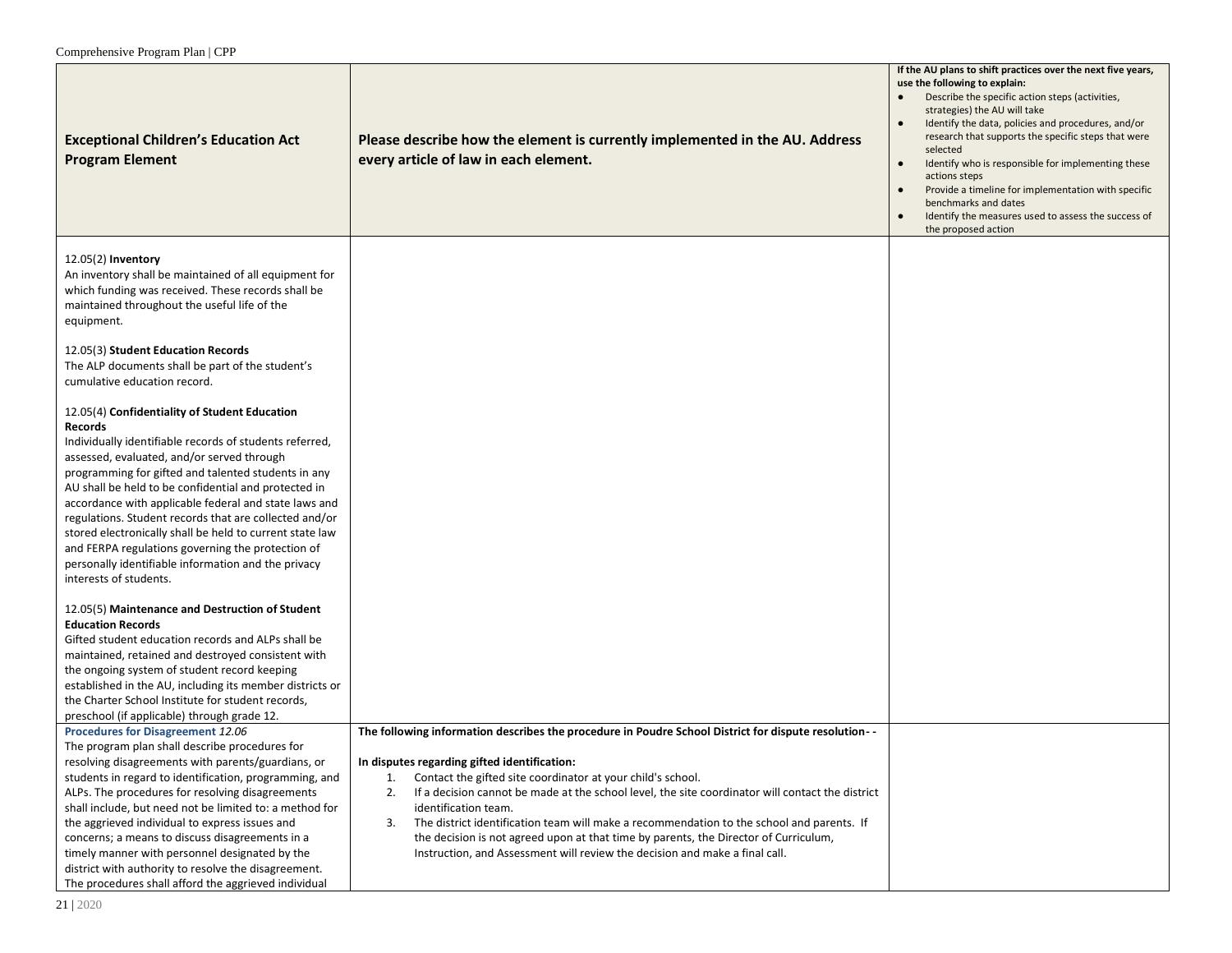| <b>Exceptional Children's Education Act</b><br><b>Program Element</b>                                                                                                                                                                                                                                                                                 | Please describe how the element is currently implemented in the AU. Address<br>every article of law in each element.                                                                                                                                                                                                                                                                                                                                                                                                                                                                                                                                                                                                                                                                                                                                                                                                                                                                                                                                                              | If the AU plans to shift practices over the next five years,<br>use the following to explain:<br>Describe the specific action steps (activities,<br>strategies) the AU will take<br>Identify the data, policies and procedures, and/or<br>research that supports the specific steps that were<br>selected<br>Identify who is responsible for implementing these<br>$\bullet$<br>actions steps<br>Provide a timeline for implementation with specific<br>benchmarks and dates<br>Identify the measures used to assess the success of<br>the proposed action |
|-------------------------------------------------------------------------------------------------------------------------------------------------------------------------------------------------------------------------------------------------------------------------------------------------------------------------------------------------------|-----------------------------------------------------------------------------------------------------------------------------------------------------------------------------------------------------------------------------------------------------------------------------------------------------------------------------------------------------------------------------------------------------------------------------------------------------------------------------------------------------------------------------------------------------------------------------------------------------------------------------------------------------------------------------------------------------------------------------------------------------------------------------------------------------------------------------------------------------------------------------------------------------------------------------------------------------------------------------------------------------------------------------------------------------------------------------------|------------------------------------------------------------------------------------------------------------------------------------------------------------------------------------------------------------------------------------------------------------------------------------------------------------------------------------------------------------------------------------------------------------------------------------------------------------------------------------------------------------------------------------------------------------|
| notice of the decision giving rise to the dispute and an<br>opportunity to be heard before the decision is<br>implemented. The procedures must be posted for<br>ease of access by stakeholders.                                                                                                                                                       | If a parent wishes that their child not be identified, they need to communicate to their site<br>coordinator, who will provide them with a form to fill out. That form should be submitted to the gifted<br>identification specialist, who will ensure that a copy is placed in cumulative folders and that the<br>identification is removed from the student information system.                                                                                                                                                                                                                                                                                                                                                                                                                                                                                                                                                                                                                                                                                                 |                                                                                                                                                                                                                                                                                                                                                                                                                                                                                                                                                            |
|                                                                                                                                                                                                                                                                                                                                                       | In disputes regarding gifted programming and ALPs:<br>All programming and ALP goal decisions are made at the site level. The principal at each school site<br>has the final determination regarding gifted programming for a student.<br>It is recommended that you speak to your child's teacher first.<br>1.<br>Contact the gifted site coordinator or an administrator only after you have addressed your<br>2.<br>concerns with the classroom teacher.<br>Communication from the principal or gifted site coordinator regarding a decision will be<br>3.<br>made to the referring party either in person or in writing.<br>NOTE: In addition to the specific procedures detailed above to resolve disputes concerning GT<br>education and programming, Poudre School District does have formal policies addressing Public<br>Concerns/Complaints that are available for the public to see on the District Policies page on the PSD<br>website. These various policies are easily searchable for stakeholders by typing "public concern" in the<br>search box on that webpage. |                                                                                                                                                                                                                                                                                                                                                                                                                                                                                                                                                            |
| Early Access 12.02(2)(l)<br>If early access is permitted in the AU, an AU shall<br>include in its program plan provisions to identify and<br>serve highly advanced gifted children pursuant to<br>Section 12.08 of these Rules. Constituent schools or<br>districts within the AU shall abide by the requirements<br>established in the program plan. | You may check "no" if your AU does not offer early access.<br>$\Box$ No, our AU does not offer early access.<br>If your AU does offer early access, please select the box below which applies.<br>$\boxtimes$ AU is following all elements of the Early Access plan submitted to the Office of Gifted<br>Education.<br>$\Box$ AU has modified implementation of element(s) in plan submitted to the Office of Gifted<br>Education. Please explain in column to the right.<br>(https://www.psdschools.org/academics/gifted-and-talented/early-access-kindergarten)                                                                                                                                                                                                                                                                                                                                                                                                                                                                                                                 |                                                                                                                                                                                                                                                                                                                                                                                                                                                                                                                                                            |